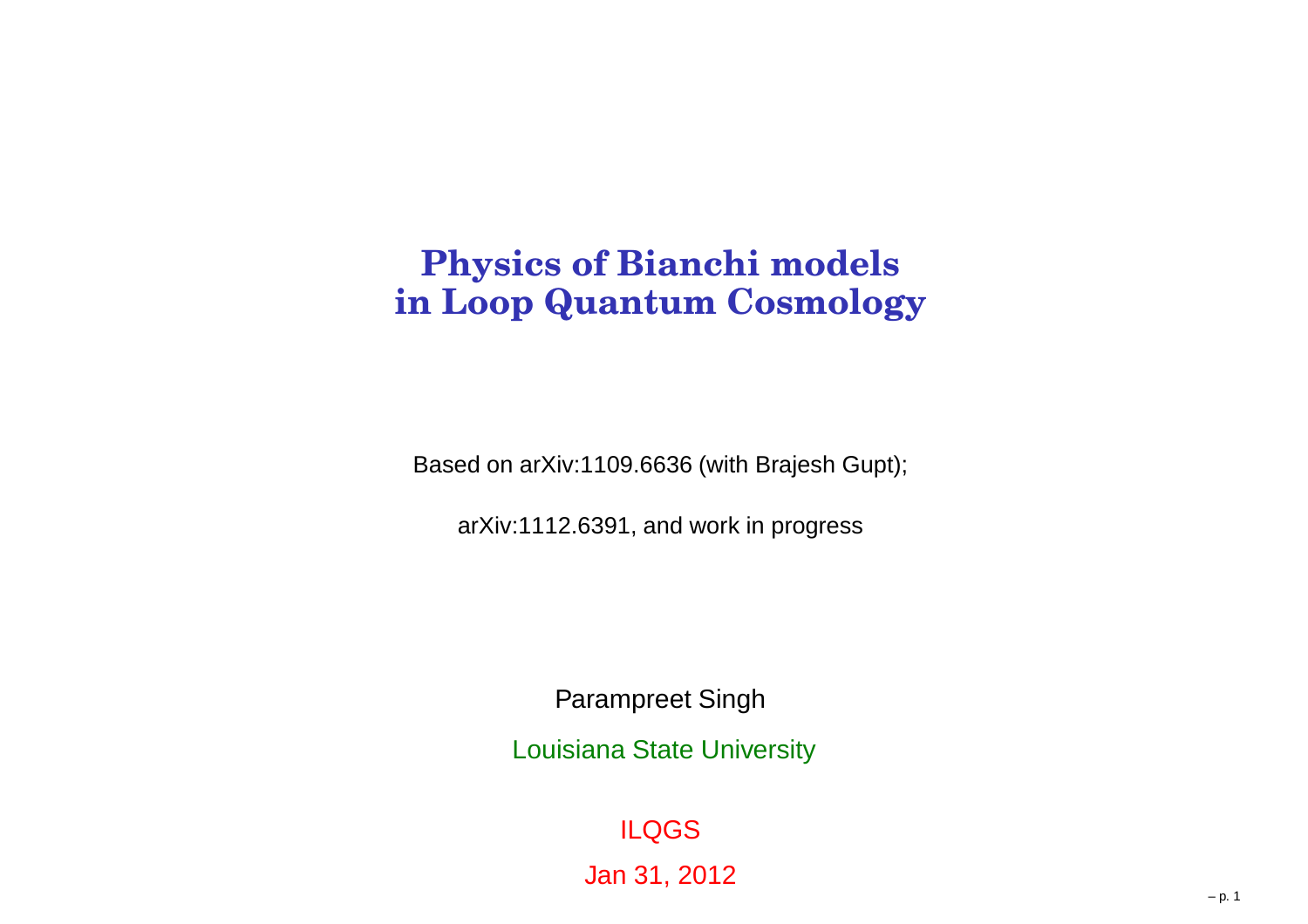### **Introduction**

- In recent years, quantization of isotropic models in LQC, has revealed very rich physics at the Planck scale. Rigorous understanding reached using extensive analytical and numerical methods and phenomenological models. (Important contributions by many colleagues and groups around the world.)
- The classical big bang singularity is replaced by <sup>a</sup> big bounce in the Planck regime. Underlying quantum geometry, via non-local nature of field strength of the connection, removes the classical boundaries of spacetime. Examples of isotropic models where singularity resolution has been explicitely shown at thequantum level: massless scalar in spatially flat and curved spacetime, inpresence of positive and negative cosmological constants, massive scalar etc.
- **Effective spacetime description captures details of the underlying quantum**  theory to an excellent precision. In particular, for universes which bounce at scales greater than Planck volume. Many physical implications studied. Alsoused to study cosmological perturbations and inhomogeneous models.
- Using effective dynamics, it was recently proved that there exist no strong singularities in the spatially flat isotropic model (PS (09)). These include exoticsingularities other than the big bang. However, there can exist events where curvature invariants diverge, as first shown by Cailleteau, Cardoso, Vandersloot, Wands (08). These were proved to be weak singularities, which can occur in certain dark energy scenarios. These results extend to spatially curved isotropicmodels (PS, Vidotto (10)).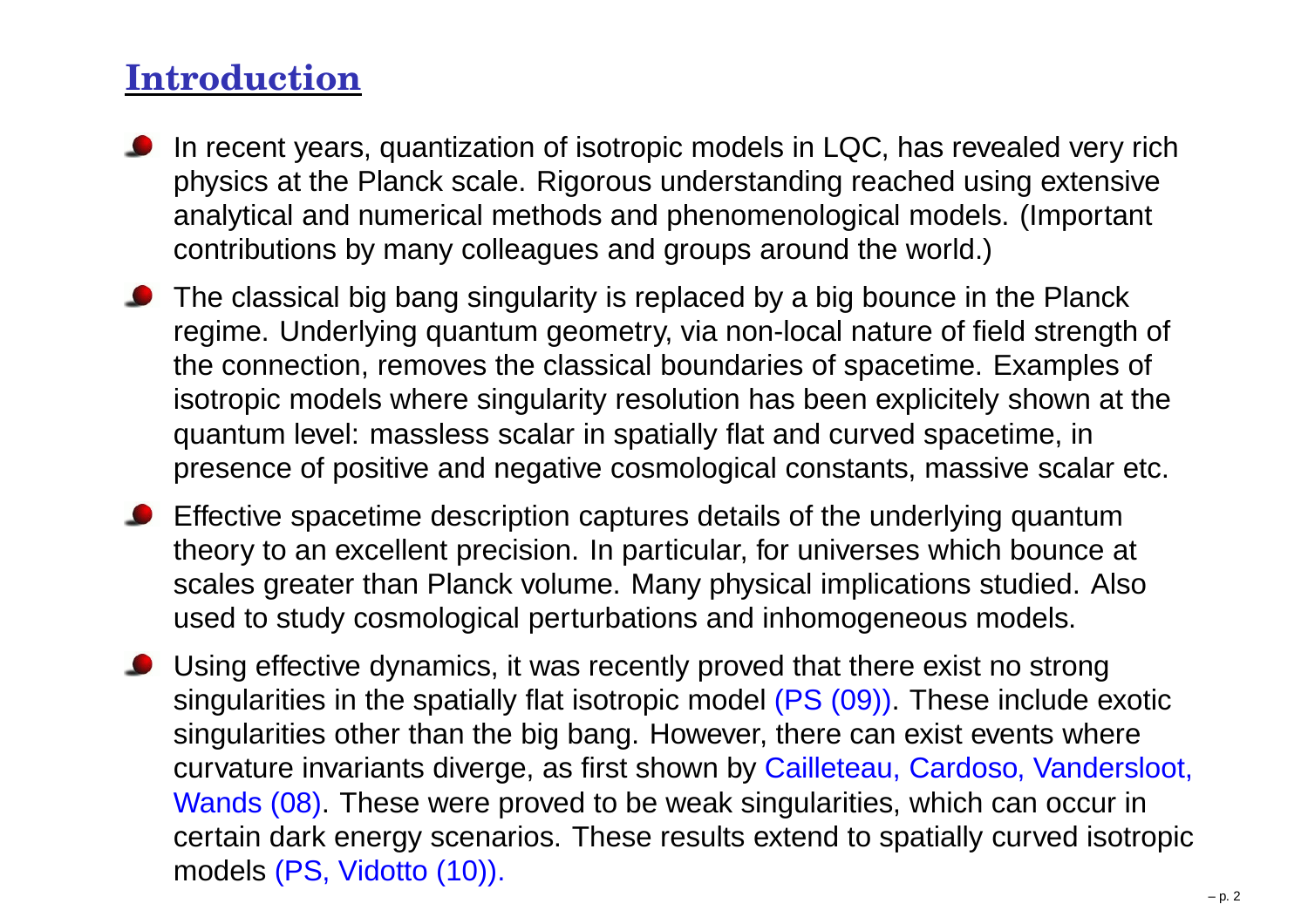# **Going beyond isotropy**

Due to non-zero Weyl curvature, Bianchi models provide the simplest yet <sup>a</sup> very non-trivial test of the physics as understood in isotropic LQC. Very rich physics. Many important lessons can be potentially drawn, including for qualitative dynamics, BKL behavior, cosmological perturbations and generic resolution of singularities.

Quantization of Bianchi-I, Bianchi-II and Bianchi-IX models performed (Ashtekar, Wilson-Ewing (08-10)). Various subtleties in quantization addressed. Limitations of previous works overcome. What is the resulting physics of these models? (For Bianchi-I model, some implications studied by Chiou, Vandersloot (07); Maartens, Vandersloot (08); Calleteau, PS, Vandersloot (09); Artymowski, Lalak (11))

#### Some of the questions we will address in this talk:

- **O** In isotropic models, bounces occur when energy density reaches a maximum value. What is the nature of bounces in Bianchi models? Note that in the isotropic models, due to zero Weyl curvature, for matter with <sup>a</sup> fixed equation of state, all curvature invariants can be written in terms of energy density. This isno longer true in Bianchi models.
- What are the properties of energy density, expansion and shear scalars? Are they bounded? Recall that these quantities determine the fate of geodesicextendability via Raychaudhuri equation in GR, and also of curvaturecomponents.
	- What is the fate of strong singularities in Bianchi-I model? $\frac{1}{2}$  – p. 3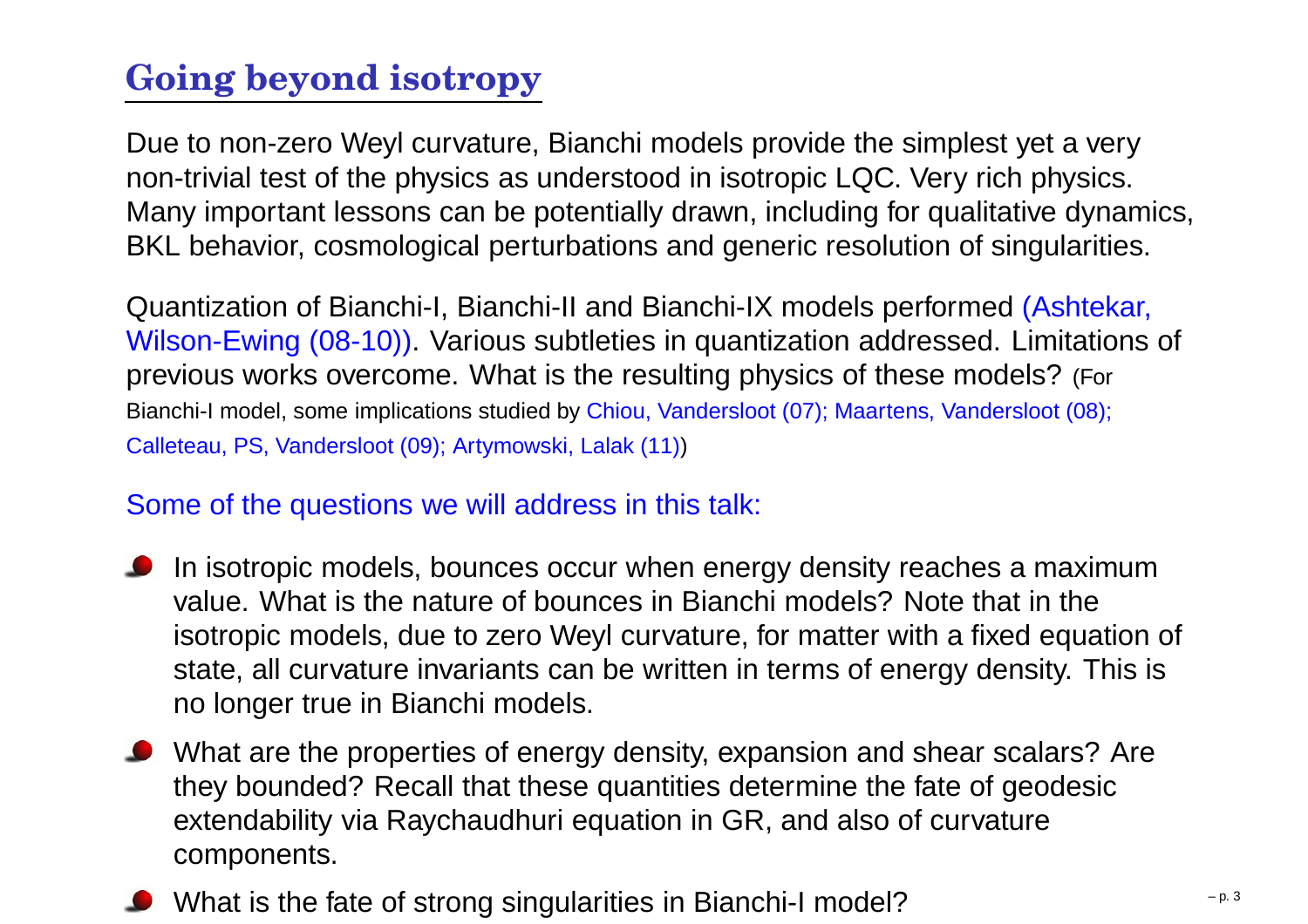# **Outline**

- Nature of singularities <sup>a</sup> very brief overview
- A brief re-cap of isotropic model (of needed results)
- Towards the resolution of strong singularities in Bianchi-I model. For matter witha vanishing anisotropic stress, i.e.  $\rho=\rho(p_1p_2p_3)$ , (no magnetic fields)
	- All known strong singularities are resolved
	- Weak singularities can occur
	- Examples: perfect fluid with equation of state  $w > -1.$
- Physics of Bianchi-II and Bianchi-IX models
	- Bounds on energy density, expansion and shear scalars
	- Role of energy conditions in Bianchi-II model
	- Non-trivial role of inverse triad corrections for spatially compact topology
- Applications: massive scalar field in Bianchi models (and how to makepancakes from cigars).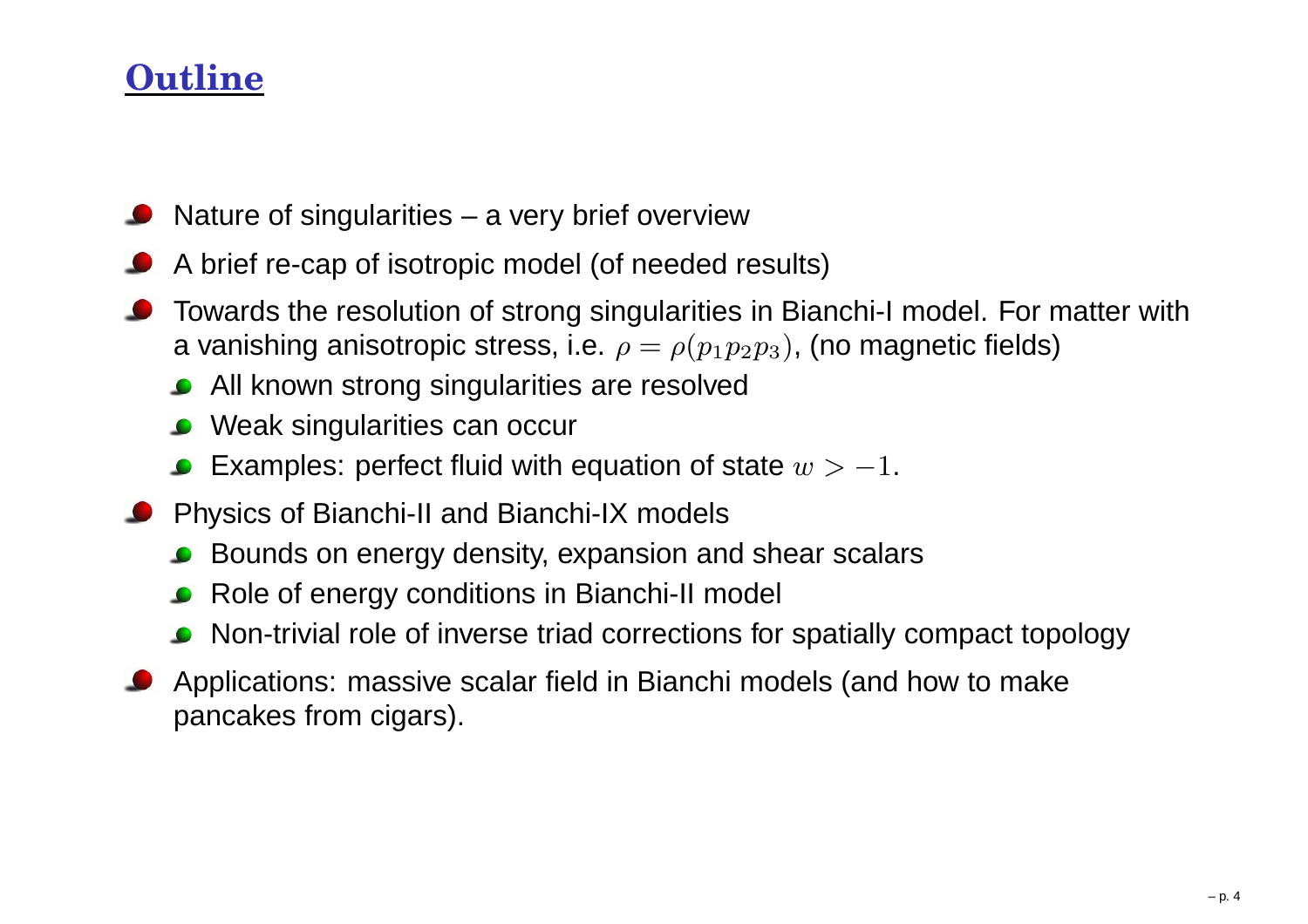Nature of singularities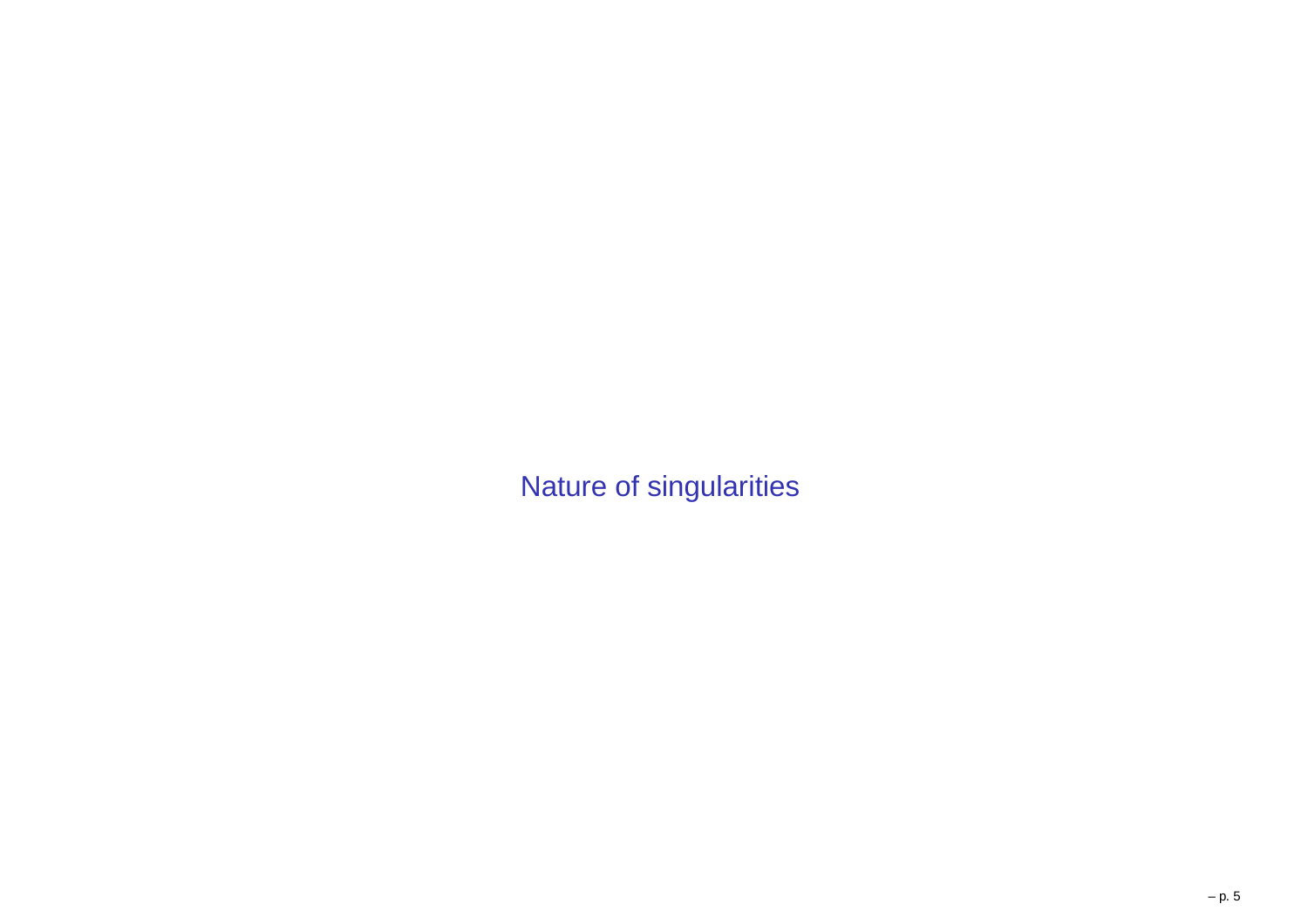Classification of events where curvature invariants diverge in isotropic models. Canalso occur in Bianchi models.

- Big Bang/Big Crunch: The scale factor vanishes in finite time causing the energy density blows up. Curvature invariants diverge. Occurs for all mattersatisfying null energy condition (except  $\Lambda$ ):  $\rho+P\geq0.$
- **O** Type I singularities (Big Rip): The scale factor, energy density and pressure diverge at <sup>a</sup> finite time in future. The universe rips apart. Dominant energycondition  $(\rho > |P|)$  is violated.
- Type II singularities (Sudden): Discovered by Barrow and co-workers (01-04). Occur at finite value of scale factor and <sup>a</sup> finite time. As the singularity is approached the energy density vanishes but pressure diverges, causing divergence in spacetime curvature. Generalization to anisotropic models byBarrow, Tsagas (04).
- **O** Type III singularities (Big freeze): Singularity occurs at a finite value of scale factor and in finite time. Energy density, pressure and curvature invariantsdiverge.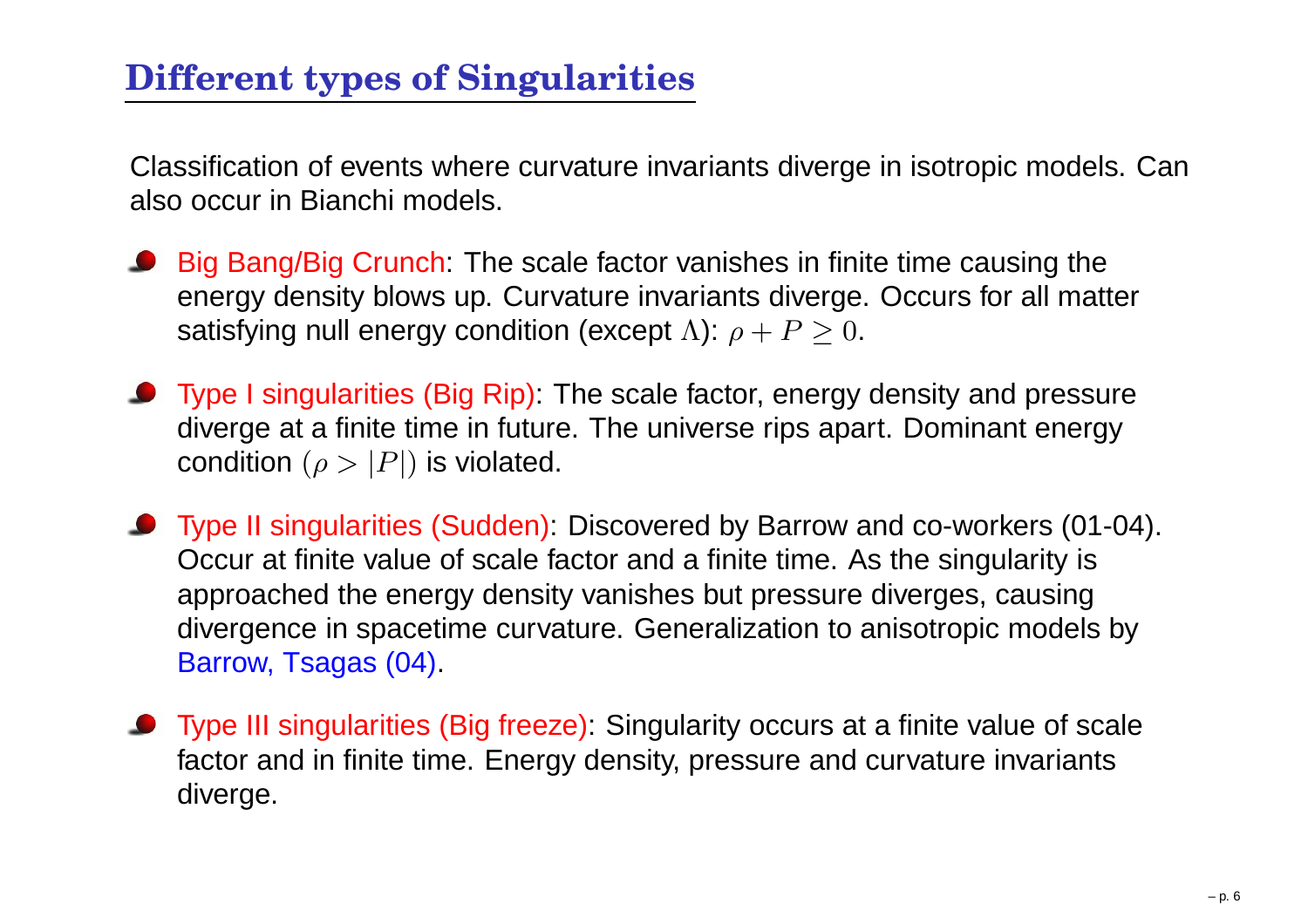# **Strength of Singularities**

Not all singularities where curvature invariants diverge, necessarily signal the breakdown of laws of physics. It is important to understand whether these arestrong or weak. Strong singularities: Big bang/big crunch, Big rip; Weaksingularities: Sudden singularities, shell-crossing singularities.

To determine the stength of singularities, one uses necessary and sufficient conditions by Clarke and Królak (1985) (based on the seminal work of Tipler (77) and Królak (80's)). These involve integrals of Ricci and Weyl curvature tensors over geodesics.

For <sup>a</sup> spacetime, admitting an incomplete, inextendible null geodesic parameterizedby affine parameter  $\tau,$  a singularity at  $\tau=\tau_o$  is Królak strong, if and only if

$$
\int_0^\tau d\tau' R_{\alpha\beta} u^\alpha u^\beta
$$

or

$$
\int_0^\tau d\tau' (\int_o^{\tau''} d\tau'' |C_{\alpha\beta\mu\nu} u^\beta u^\nu|)^2
$$

diverges as  $\tau\to\tau_o.$ 

A singularity can be strong by Królak's criteria, yet it can be weak according to Tipler's criteria. However, all singularities which are strong by Tipler's criteria arealso strong by Królak's criteria.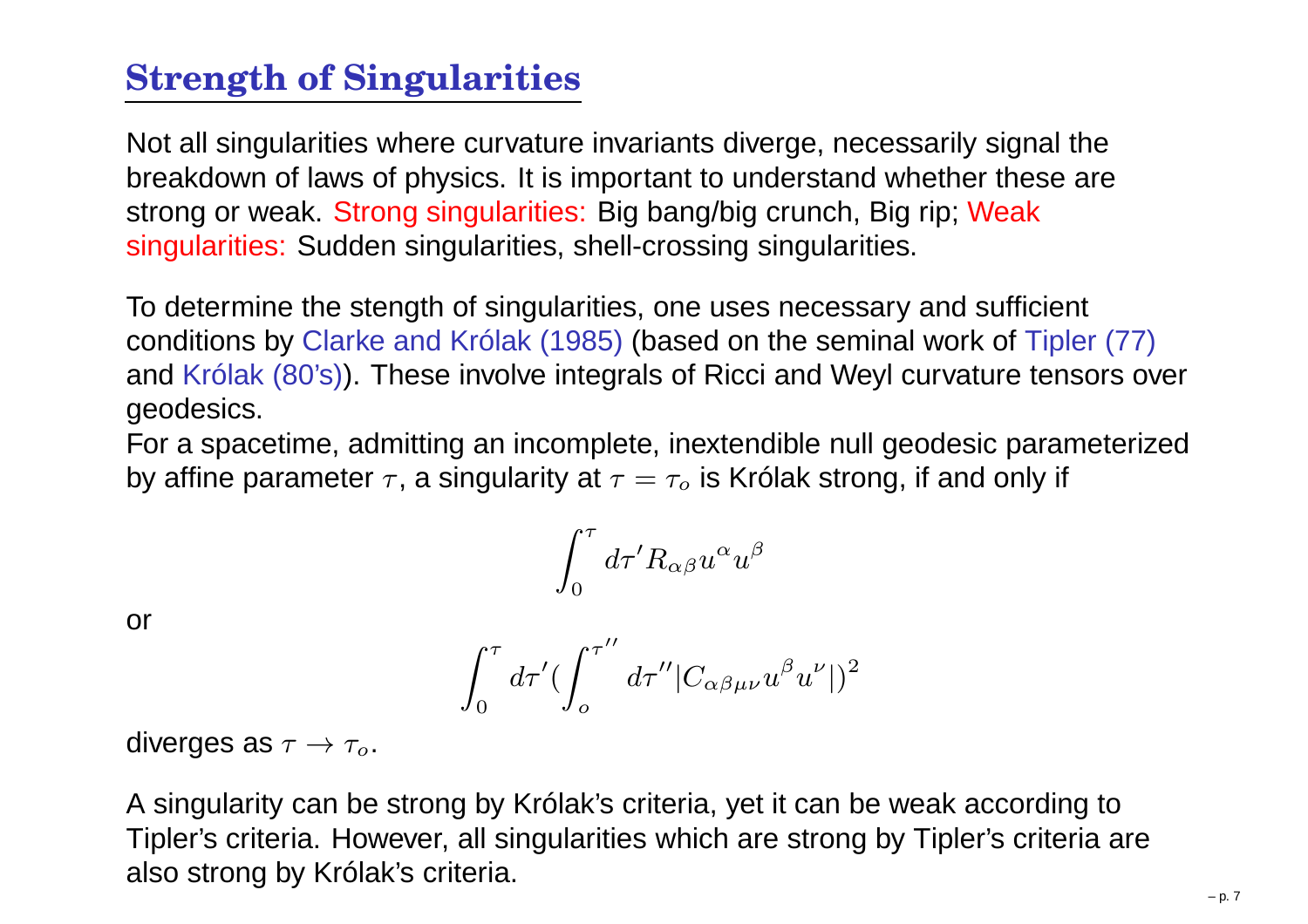# **Geometry of Singularities**

Structure of singularities is much richer in the anisotropic models. Classified forvarious matter models in Bianchi spacetimes in 60's (Doroshkevich, Thorne, Ellis, Jacobs, McCallum, ...) using behavior of three scale factors.

- **P** Point-like or isotropic singularities: All scale factors vanish as the singularity is reached. In general, requires matter with <sup>a</sup> stiff equation of state (or <sup>a</sup> masslessscalar).  $a_1, a_2, a_3\rightarrow 0$ .
- Barrel singularities: One of the scale factors approaches a finite value. Other two scale factors vanish. Example:  $a_1 \rightarrow \text{finite}, \, a_2, a_3 \rightarrow 0.$
- Cigar singularities: One of the scale factors diverges. Other two approach zero. Example:  $a_1 \rightarrow \infty$ ,  $a_2, a_3 \rightarrow 0$
- Pancake singularities: One of the scale factors vanishes. Other two approach <sup>a</sup>finite value. Example:  $a_1 \rightarrow 0$ ,  $a_2, a_3 \rightarrow \text{finite}$

All of these singularities occur with a divergence in  $\rho,$  and expansion  $(\theta)$  and shear  $(\sigma^2)$  scalars. At these singularities curvature invariants diverge and geodesic equations break down. These are strong singularities <sup>a</sup> la Tipler and Królak'sconditions.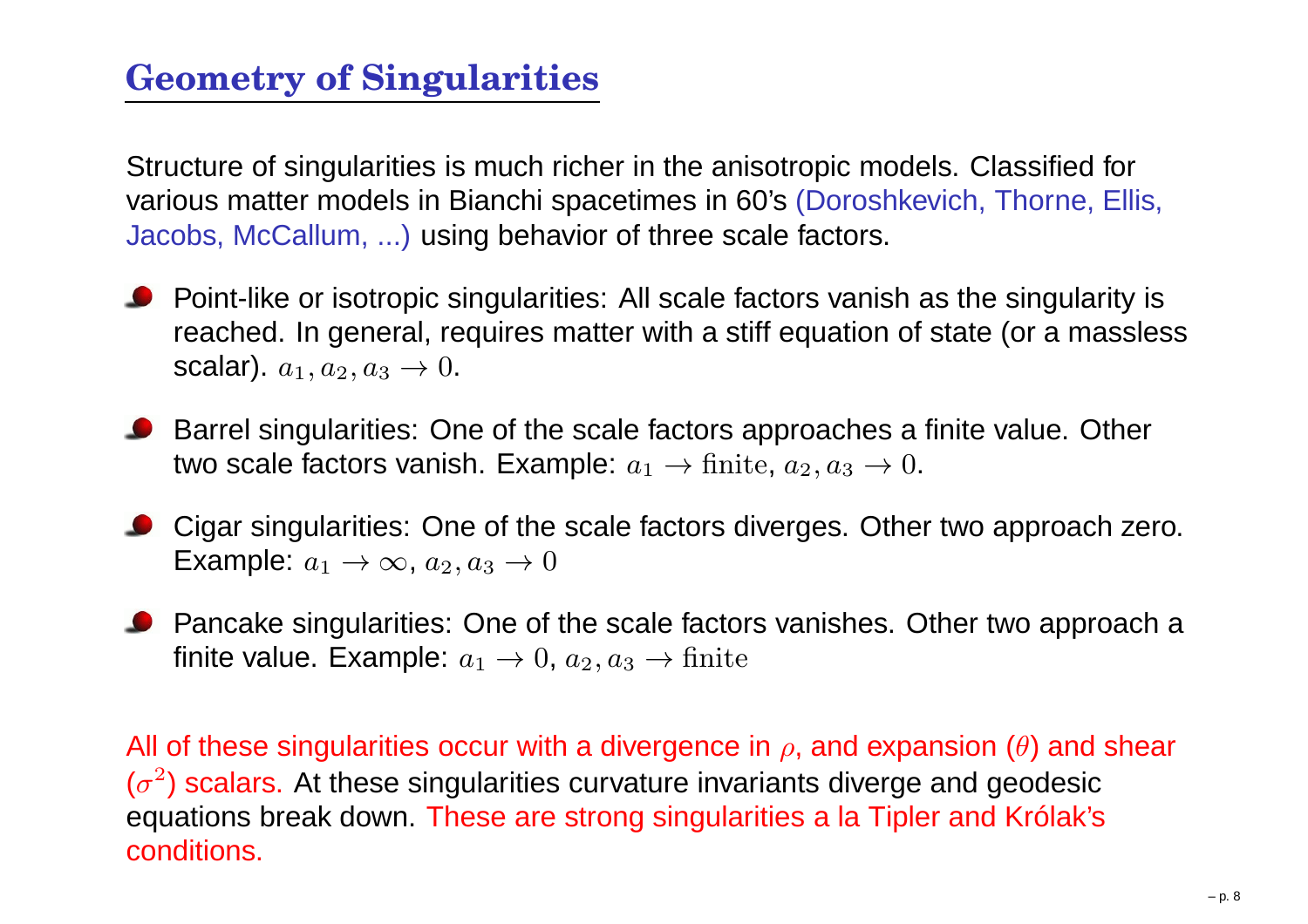A brief re-cap of isotropic models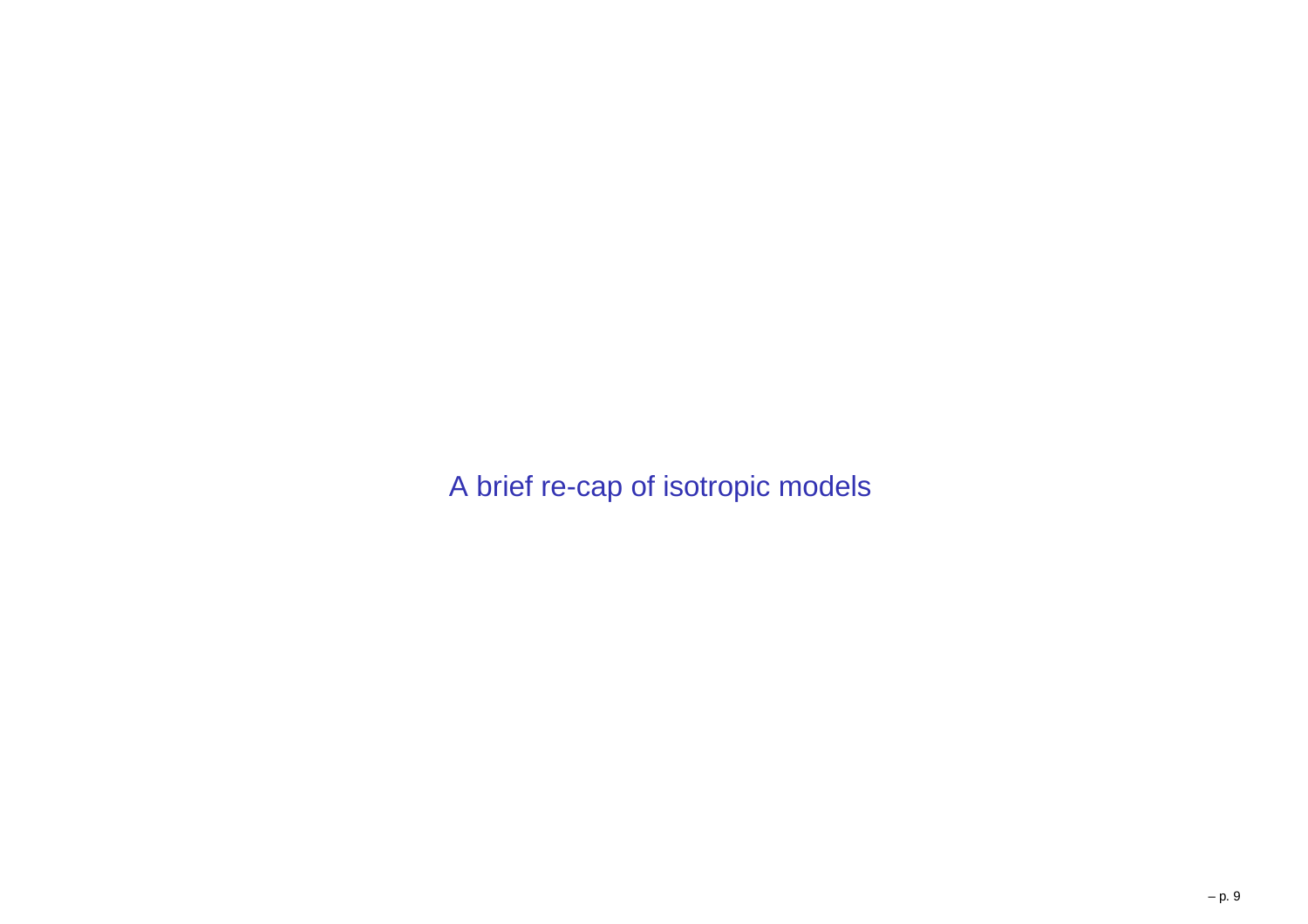### **Hamiltonian Constraint (flat model)**

$$
C_{\rm grav} = -\int_{\mathcal{V}} d^3x \, N \, \varepsilon_{ijk} \, F_{ab}^i \, (E^{aj} E^{bk} / \sqrt{|\det E|})
$$

Procedure: Express  $C_{\rm grav}$  in terms of elementary variables and their Poisson brackets

– Classical identity of the phase space: (Thiemann (98))

$$
\varepsilon_{ijk}(E^{aj}E^{bk}/\sqrt{|\det E|}) \longrightarrow \text{Tr}(h_k^{(\mu)}\{h_k^{(\mu)-1},V\}\tau_i)
$$

(Peak tied to the fiducial volume of the cell introduced to define symplectic structure)

– Express field strength in terms of holonomies and quantize. Leads to quantumdifference equation.

#### Two types of quantum modifications:

(i) Curvature modifications from field strength. Solely responsible for bounce at  $\rho=\rho_{\rm crit}\sim0.41\rho_{\rm Pl}.$ 

(ii) Inverse triad corrections (also for the matter part). Not tied to any curvature scale in the flat model. Only physically meaningful for spatially compact models (eg. <sup>a</sup> closed universe).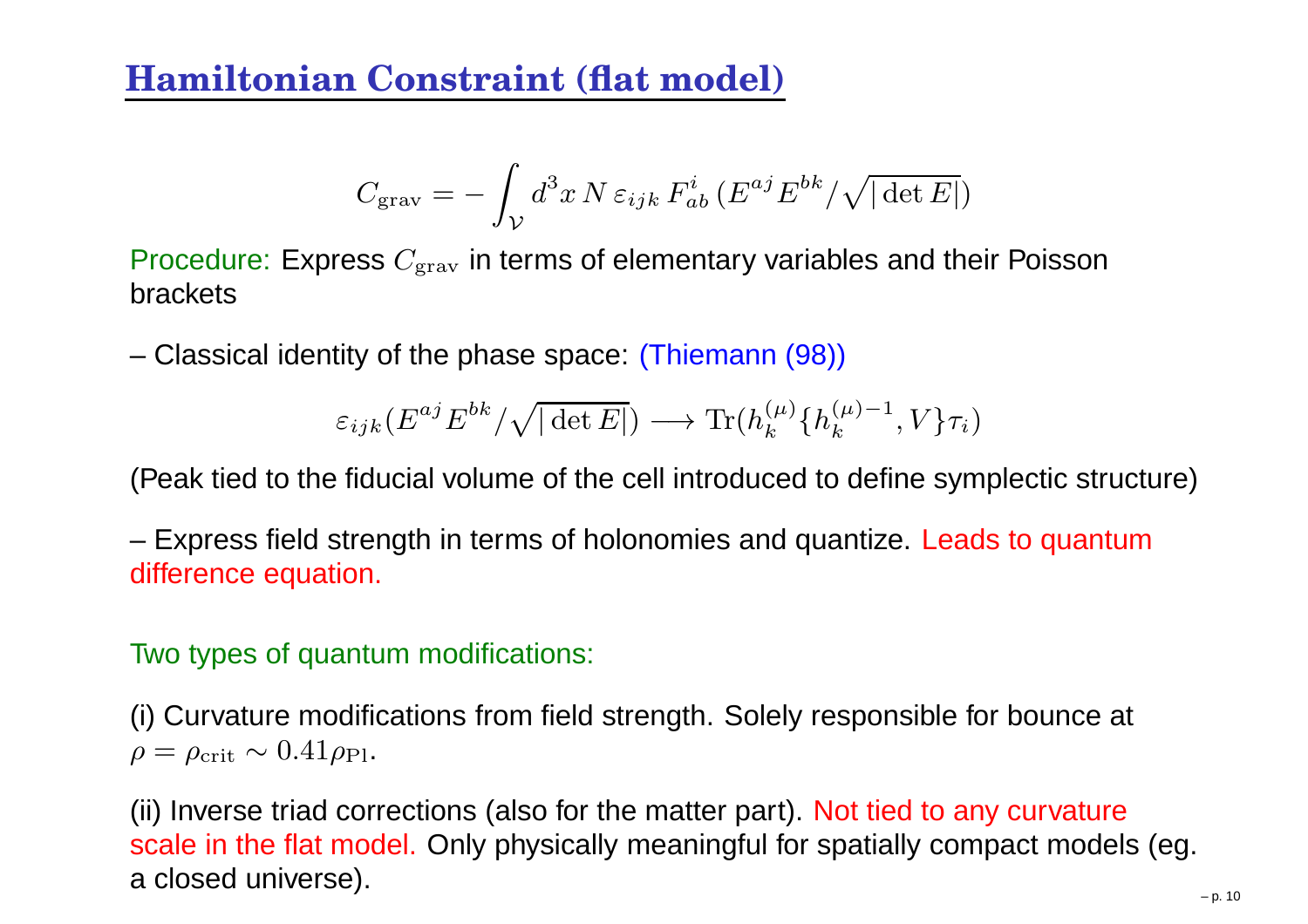### **Effective Dynamics**

Based on gemoetrical formulation of quantum mechanics. Effective dynamics turnsout to be an excellent approximation to quantum dynamics for various models. Extensive numerical simulations performed over last 6 years. Examples: massless scalar, inflationary potential, closed universe, old quantization of Bianchi-I model.

Can be obtained using coherent state techniques under controlled approximations.

Derived for different matter sources: Massless scalar (Taveras (08)), Dust (Willis(04)) (Another approach developed by <mark>Bojowald et al</mark>)

Caveat for this talk: We assume the validity of effective dynamics in Bianchi models.

Effective Hamiltonian: In terms of symmetry reduced connection  $c$  and triad  $p$ , for lapse  $N = |p|^{3/2} = V$ 

$$
\mathcal{H}_{\textrm{eff}}=-\frac{3V}{8\pi G\gamma^2}\,\frac{\sin^2(\bar{\mu}c)}{\bar{\mu}^2}|p|^{1/2}+\mathcal{H}_{\textrm{matt}}V
$$

where  $\bar{\mu} = \lambda / \sqrt{|p|}$ , with  $\lambda^2 = 4\sqrt{3}\pi \gamma l_{\rm Pl}^2$ . Modified Friedmann equation:

$$
H^2 = \frac{8\pi G}{3} \rho \left(1 - \frac{\rho}{\rho_{\text{crit}}}\right) + O(\epsilon^2), \ \ \rho_{\text{crit}} = \frac{3}{8\pi G \gamma^2 \lambda^2} = 0.41 \rho_{\text{Pl}}
$$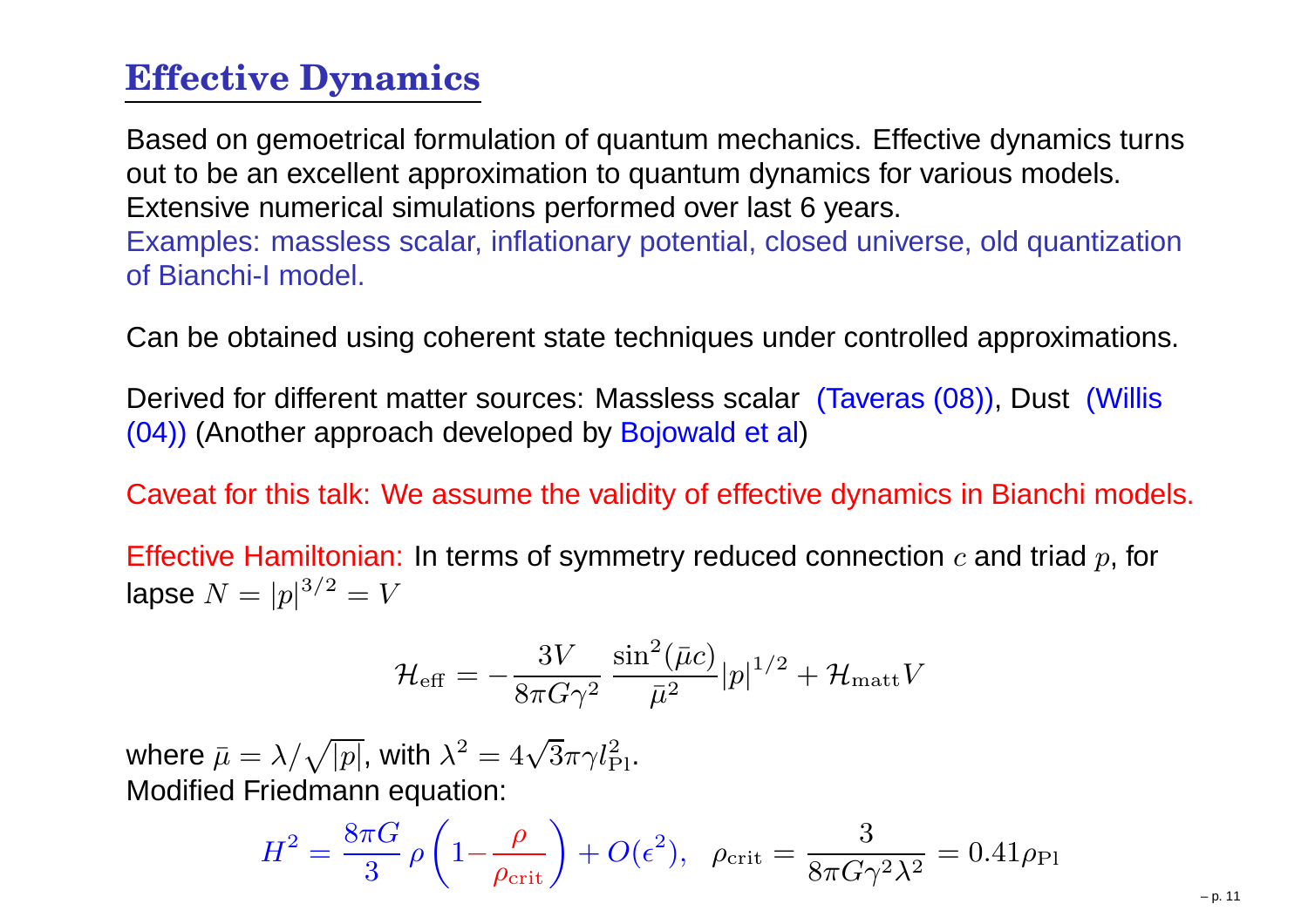Phase of super-inflation when  $\rho_{\rm max} < \rho < \rho_{\rm max}/2$ . Many interesting implications, including for the probability of inflation (Ashtekar, Sloan (10); Corichi, Karami (10))

Allowed range of energy density  $0\leq\rho\leq\rho_{\mathrm{crit}}$  implies that the expansion scalar of geodesics,  $\theta=V/V$  has an upper b responsible for completeness of geodesics in the effective spacetime  $\mathsf{PS}(\overline{09})$ .  $\dot{V}/V$  has an upper bound:  $\theta_{\rm max} = 3/(2\gamma\lambda)$ . This bound is<br>pompleteness of goodesies in the effective speectime RS(00)

**C** Resulting physics leads to uniqueness of underlying quantization. Only one loop or loop inspired quantization of isotropic cosmology has well defined UV and IRlimits and a bounded  $\theta$  (Corichi, PS (09)). This is the improved dynamics (Ashtekar, Pawlowski, PS (06))

Spacetime curvature:

$$
R = 6\left(H^2 + \frac{\ddot{a}}{a}\right) = 8\pi G\rho \left(1 - 3w + 2\frac{\rho}{\rho_{\rm crit}}(1 + 3w)\right)
$$

It is bounded above in effective spacetime unless  $w = P/\rho \rightarrow \pm \infty$ . There can<br>be situations where the curvature inveriente diverge. (Sudden eingularities) be situations where the curvature invariants diverge. (Sudden singularities).

However, these are weak singularities and geodesics can be extended beyondthem. These are in general not resolved by quantum geometry. (Someexceptions found for spatially curved models (PS, Vidotto (10)) All strong singularities are generically resolved in isotropic flat LQC.  $\Box$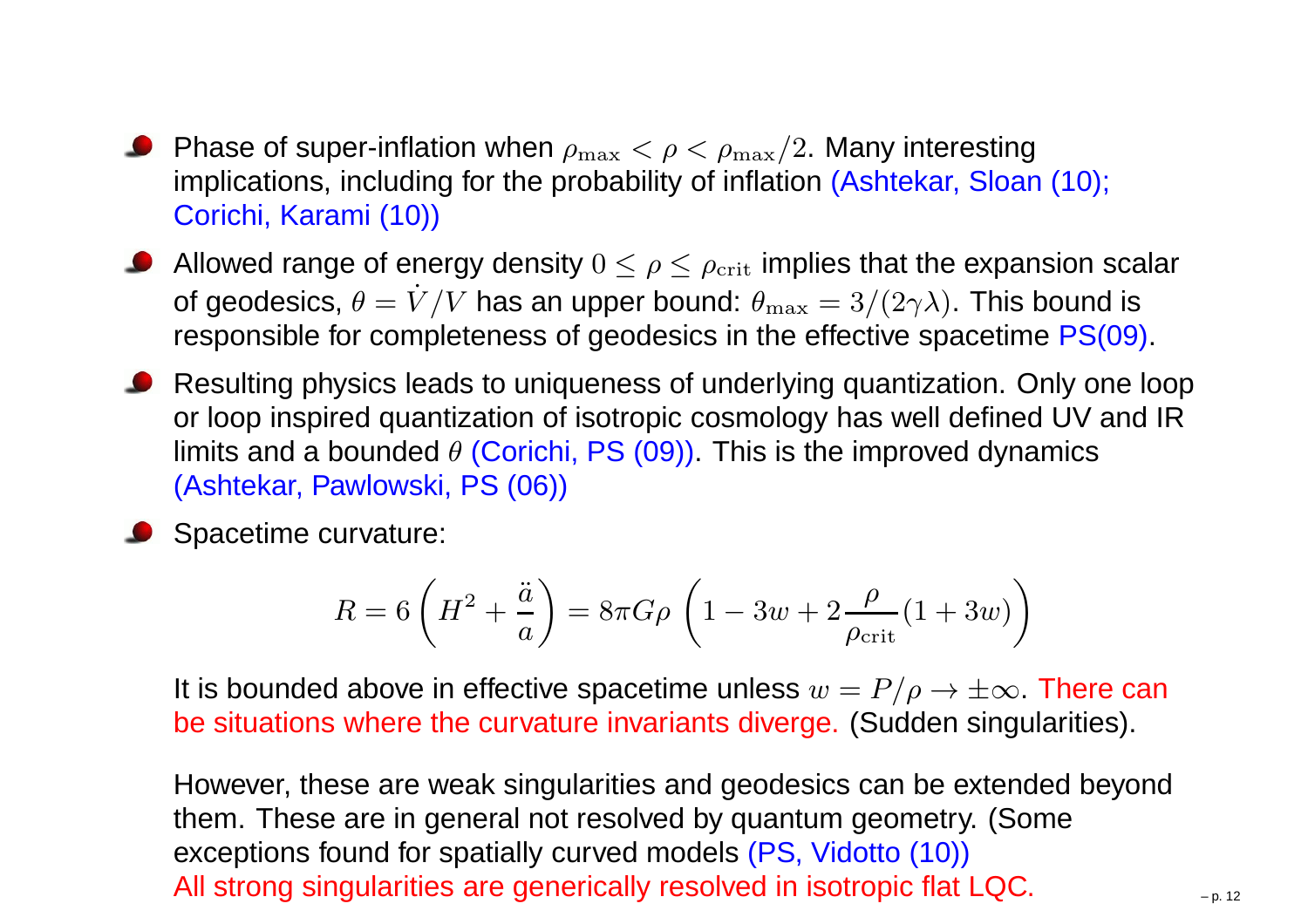#### **Example of <sup>a</sup> weak singularity in isotropic LQC**

With an appropriate choice of equation of state, evolution can lead to <sup>a</sup> singularitywhere pressure diverges at <sup>a</sup> finite energy density.

$$
P = -\rho - f(\rho), \quad f(\rho) = \frac{AB\rho^{2\alpha - 1}}{A\rho^{\alpha - 1} + B}
$$

For  $A/B < 0$ , we obtain in classical theory:  $(a \rightarrow \alpha_s, \rho \rightarrow \rho_s,$  $,|P|\rightarrow\infty).$ 

The divergence in pressure causes curvature invariant to blow up at <sup>a</sup> finite scalefactor. This is an example of <sup>a</sup> sudden singularity.

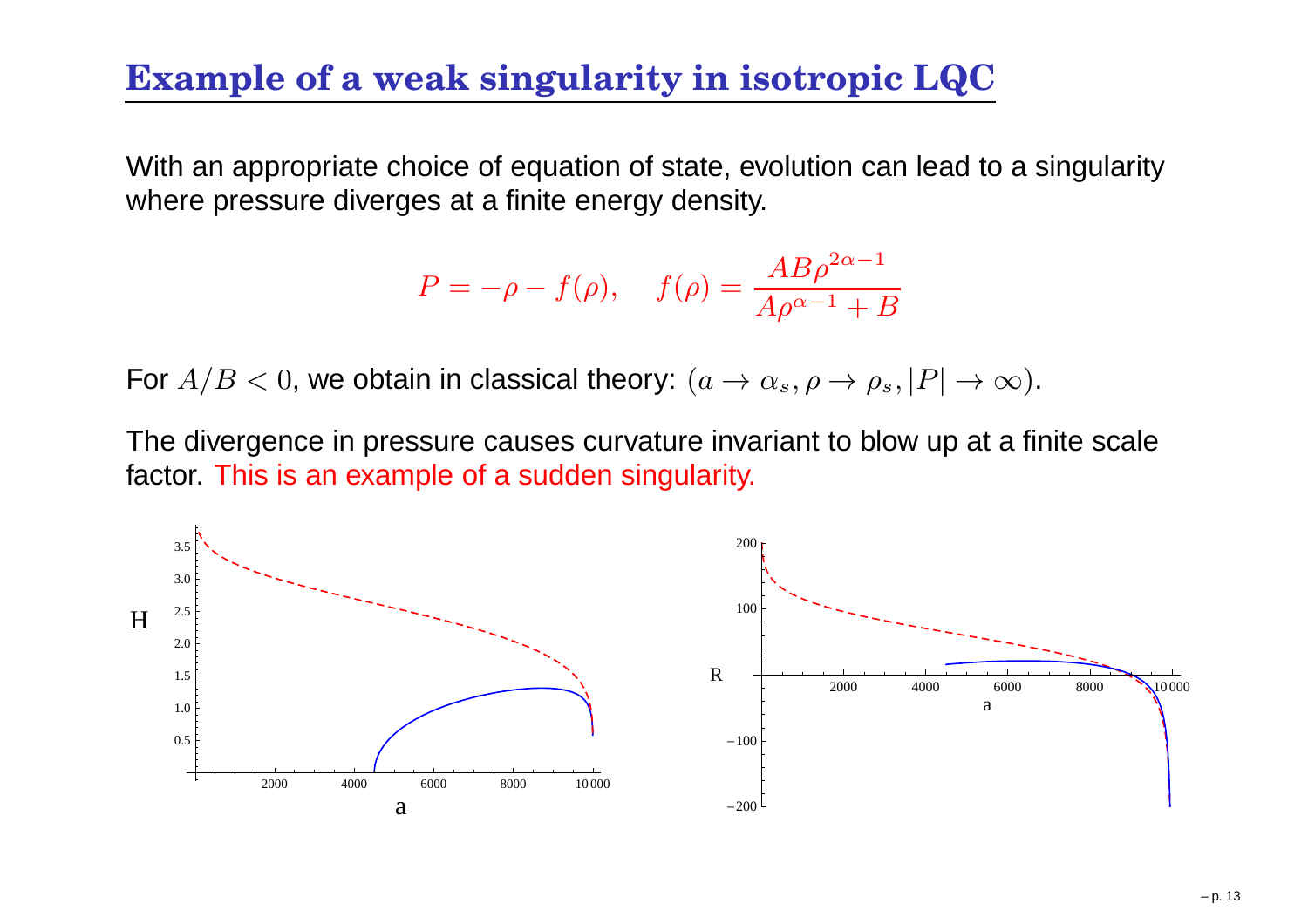Strong singularities and Bianchi-I model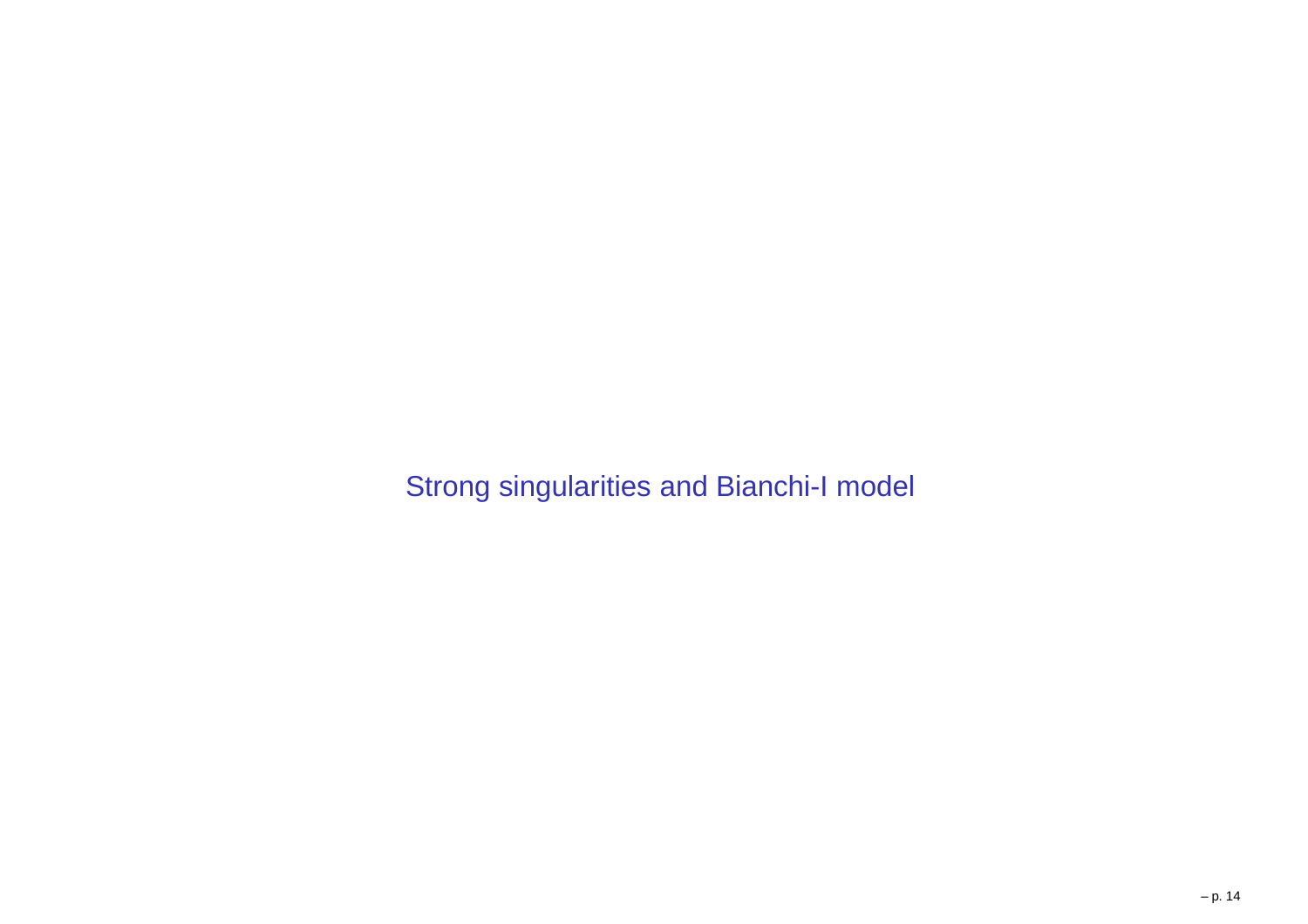#### **Bianchi-I model**

Spacetime metric:  $ds^2 = -dt^2 + a_1^2 dx^2 + a_2^2 dy^2 + a_3^2 dz^2$ 

The scale factors are related to triads as:

$$
p_1 = \varepsilon_1 l_2 l_3 |a_2 a_3|, p_2 = \varepsilon_2 l_1 l_3 |a_1 a_3|, p_3 = \varepsilon_3 l_2 l_1 |a_1 a_2|
$$

Directional Hubble rates:

$$
H_i = \frac{\dot{a}_i}{a_i} = \frac{1}{2}\left(\frac{\dot{p_j}}{p_j} + \frac{\dot{p_k}}{p_k} - \frac{\dot{p_i}}{p_i}\right)
$$

Expansion scalar:  $\theta = (H_1 + H_2 + H_3)$ 

Shear scalar  $\sigma^2 = \sigma^{\alpha\beta}\sigma_{\alpha\beta}$ 

$$
\sigma^{2} = \sum_{i=1}^{3} (H_{i} - \theta)^{2} = \frac{1}{3} ((H_{1} - H_{2})^{2} + (H_{2} - H_{3})^{2} + (H_{3} - H_{1})^{2})
$$

These scalars determine the fate of geodesic extendibility in spacetime(Raychaudhuri equation).  $\theta'=-\theta^2/3-\sigma^{\alpha\beta}\sigma_{\alpha\beta}-R_{\alpha\beta}u^\alpha u^\beta$ 

A divergence of these quantities, also implies associated divergence of spacetimecurvature components. –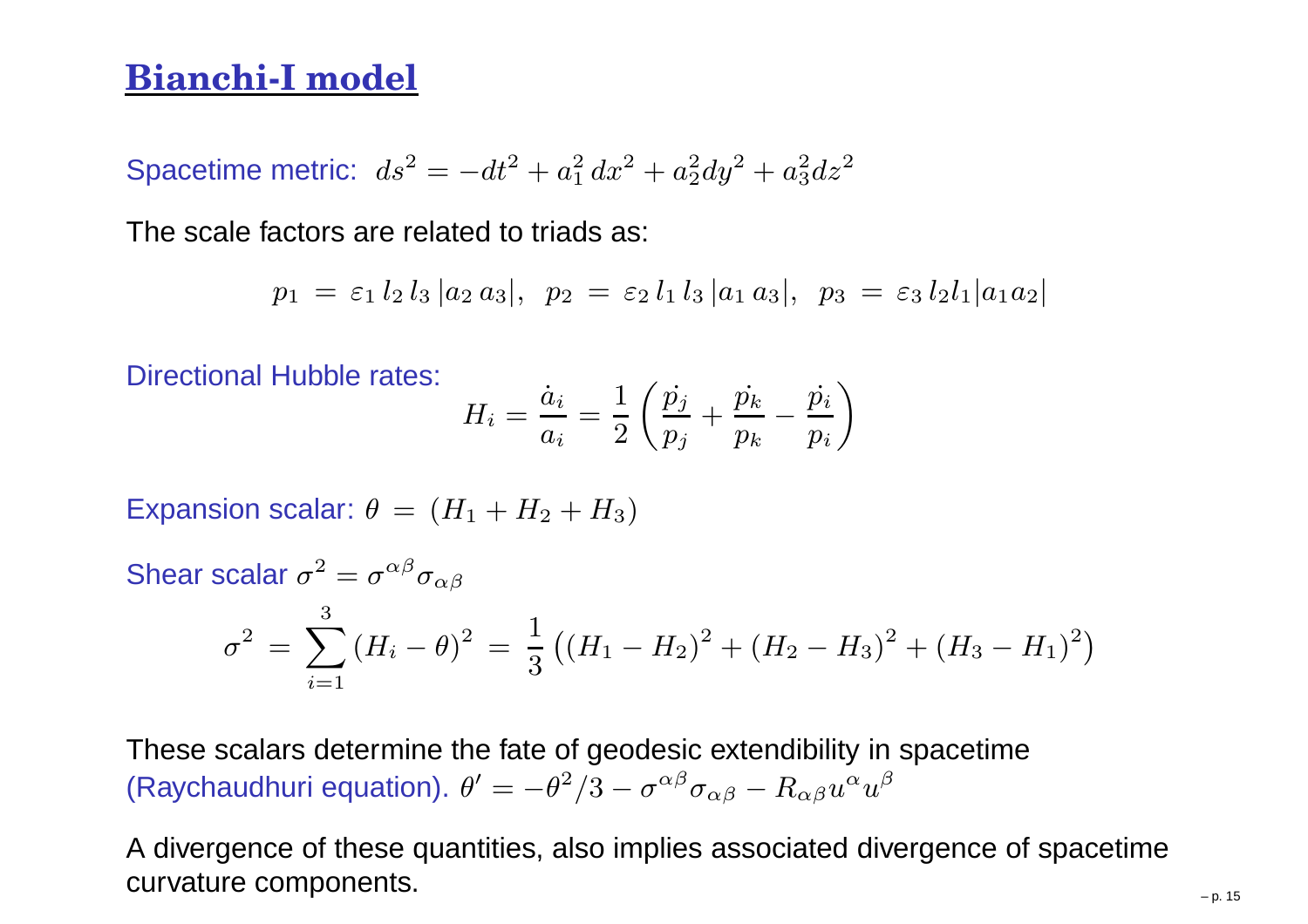# **Bianchi-I model in LQC**

Quantization: Early works (Chiou, Szulc, Martin-Benito, Mena-Marugan, Pawlowski). Improved quantization: (Ashtekar, Wilson-Ewing (09)). Leads to <sup>a</sup> non-singular quantum difference equation. Isotropic LQC obtained by integratingout anisotropic degrees of freedom.

Effective Hamiltonian: Similar treatment as in the isotropic models. Captures underlying quantum geometric effects of the quantum constraint in <sup>a</sup> continuumeffective spacetime description.

$$
\mathcal{H}_{\textrm{eff}} = -\;\frac{1}{8\pi G \gamma^2 V} \left( \frac{\sin(\bar{\mu}_1 c_1)}{\bar{\mu}_1} \frac{\sin(\bar{\mu}_2 c_2)}{\bar{\mu}_2} p_1 p_2 + \textrm{cyclic terms} \right) \;\; + \;\; \mathcal{H}_{\textrm{matt}}
$$

where

$$
\bar{\mu}_1 = \lambda \sqrt{\frac{p_1}{p_2 p_3}}, \quad \bar{\mu}_2 = \lambda \sqrt{\frac{p_2}{p_1 p_3}}, \text{ and } \bar{\mu}_3 = \lambda \sqrt{\frac{p_3}{p_1 p_2}}
$$

Matter Hamitlonian treated as in Fock quantization. Vanishing of the Hamiltonian constraint  $\Rightarrow$ 

$$
\rho = \frac{1}{8\pi G \gamma^2 \lambda^2} \left( \sin(\bar{\mu}_1 c_1) \sin(\bar{\mu}_2 c_2) + \text{cyclic terms} \right) \leq 0.41 \rho_{\text{Planck}}.
$$

The maximum of energy density coincides with that of the isotropic model.

.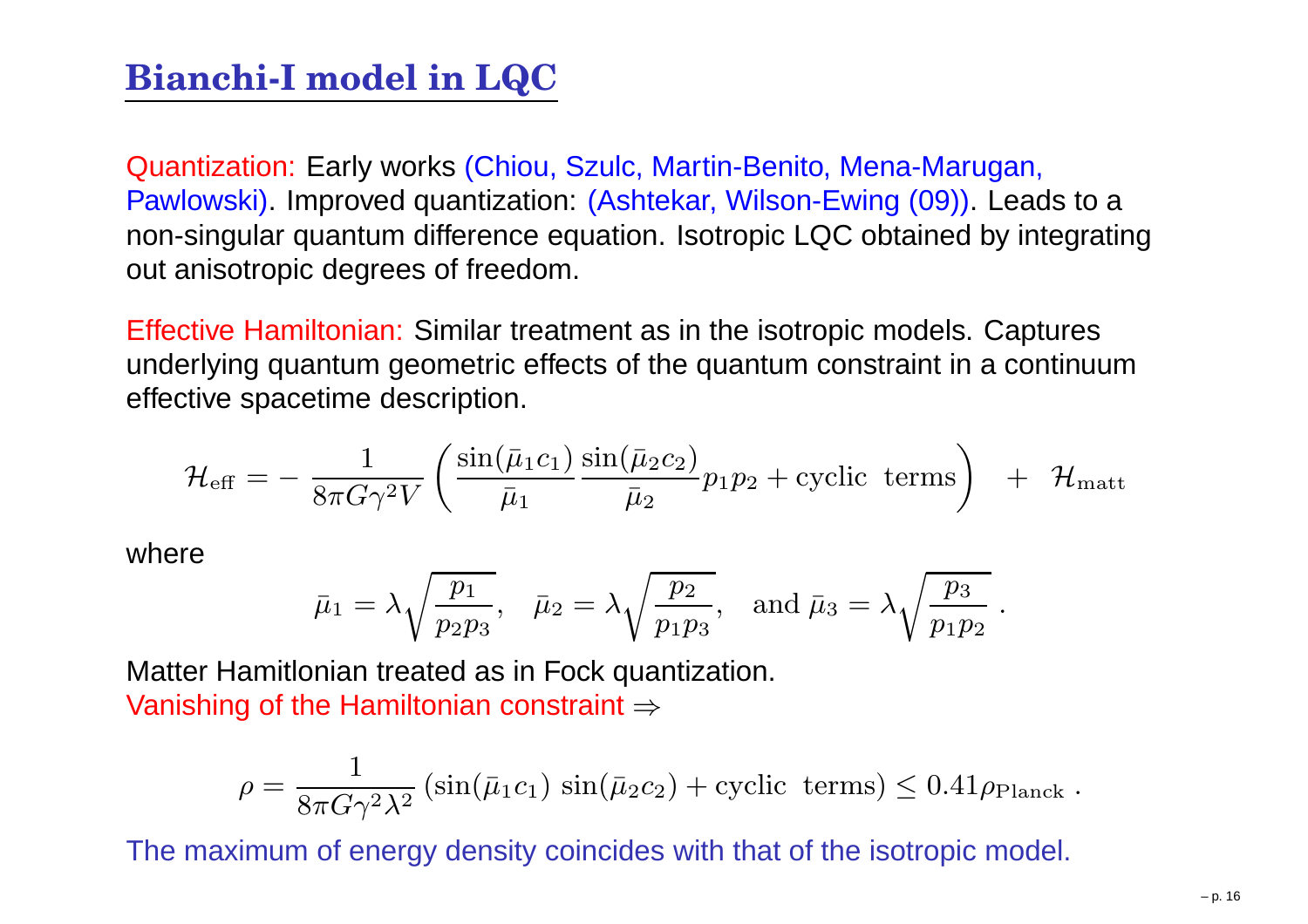# **Expansion and Shear scalars**

Using Hamilton's equations,

$$
\dot{p}_i = \frac{p_i}{\gamma \lambda} \left( \sin(\bar{\mu}_j c_j) + \sin(\bar{\mu}_k c_k) \right) \cos(\bar{\mu}_i c_i)
$$

It is bounded above.

Immediately leads to universal bounds on directional Hubble rate,  $\theta$  and shear scalar.

Maximum of Hubble rates and expansion scalar:  $H_i^{\max}=3/(2\gamma\lambda)=\theta_{\max}$ 

Maximum of shear scalar:

$$
\sigma_{I\ \max}^2 = \frac{10.125}{3\gamma^2\lambda^2}
$$

As for the energy density, the upper bound on expansion and shear scalars isindependent of the matter content.

Upper bounds on  $\rho,$   $H_i,$   $\theta$  and  $\sigma$ quantum geometry. In the limit  $\lambda \rightarrow 0$ , ( $\rho,$   $H_i,$   $\theta, \sigma^2$  $^{\rm 2}$  are direct consequences of the underlying וור Bounds are not saturated in evolution. Bounces occur before their maximum values  $\rightarrow^2$ )  $\rightarrow \infty$ . are reached.

#### Does the boundedness of above physical quantities, guarantee no singularities?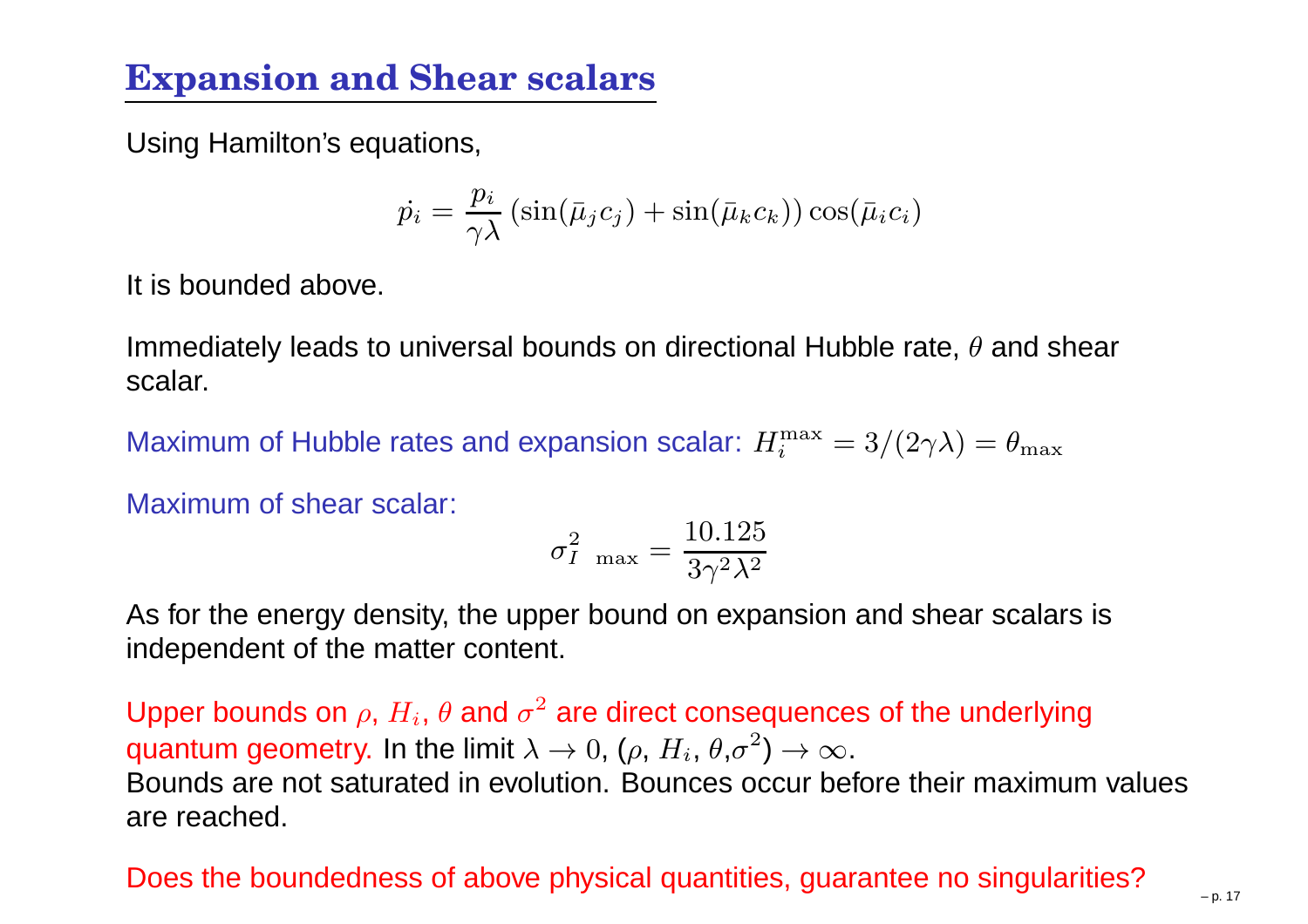#### **Curvature invariants in Bianchi-I model**

Ricci scalar

$$
R = 2\left(H_1H_2 + H_2H_3 + H_3H_1 + \sum_{i=1}^{3} \frac{\ddot{a}_i}{a_i}\right)
$$

Kretschmann scalar

$$
K = 4\left(H_1^2H_2^2 + H_1^2H_3^2 + H_2^2H_3^2 + \sum_{i=1}^3 \frac{\ddot{a}_i^2}{a_i}\right)
$$

Square of the Weyl curvature

$$
C_{\alpha\beta\mu\nu}C^{\alpha\beta\mu\nu} = \frac{4}{3}\left[H_1^2H_2^2 + H_2^2H_3^2 + H_3^2H_1^2 - H_1H_2H_3(H_1 + H_2 + H_3) + \left\{\frac{\ddot{a}_1}{a_1}\left(\frac{\ddot{a}_1}{a_1} - H_1H_2 - H_3H_1 + 2H_2H_3 - 1\right) + \text{cyclic terms}\right\}\right]
$$

In the classical theory, all curvature invariants diverge as the point, barrel, pancakeor cigar singularities are approached.

In effective dynamics,  $H_i$  are universally bounded. Fate of divergence controlled by  $\ddot{a}_i/a_i$  terms.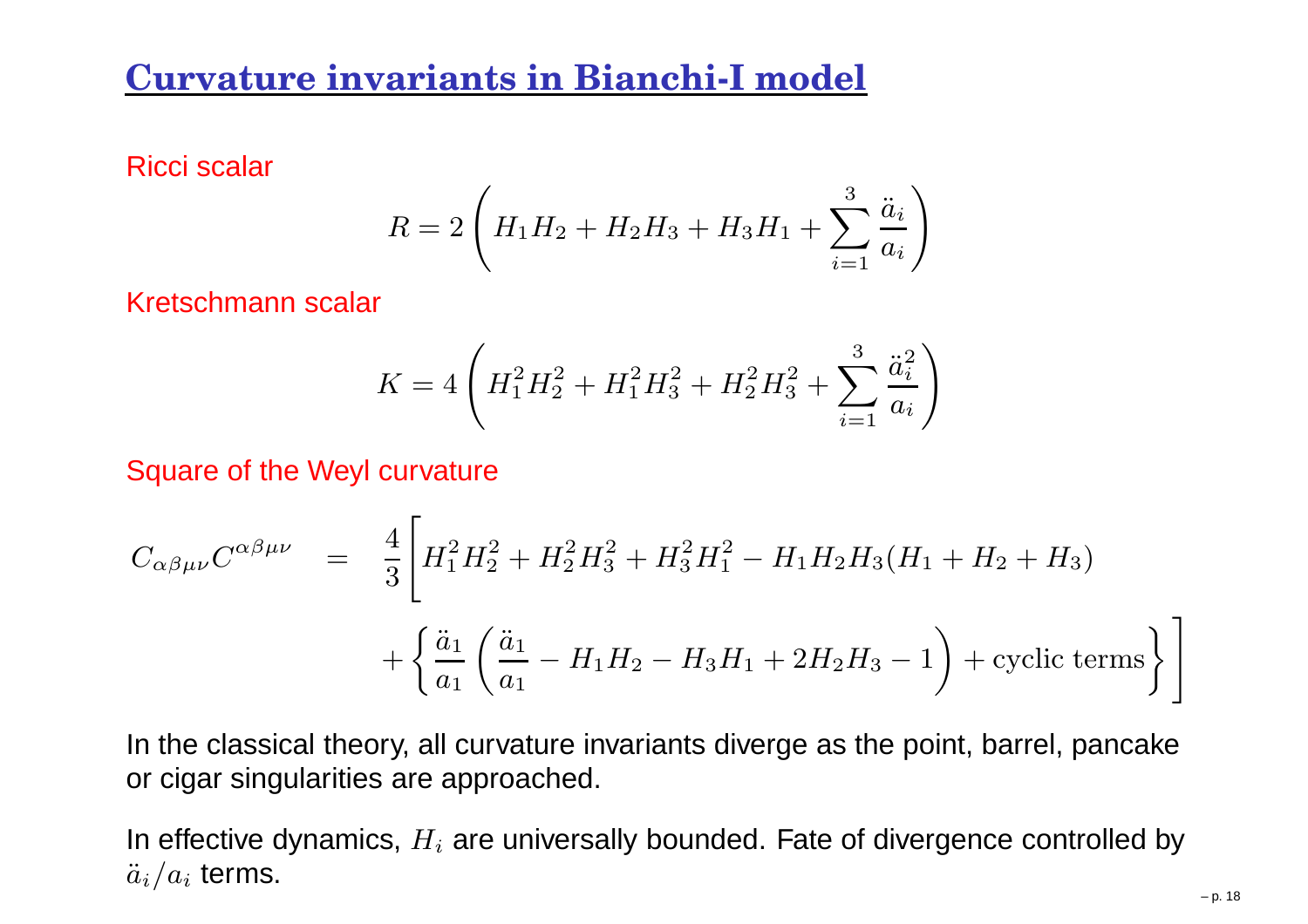## **Ricci scalar in LQC**

$$
R = -24\pi G(\rho + P) + \frac{1}{V} \left( \frac{\dot{p}_1}{p_1} (\kappa_{12} + \kappa_{13}) + \frac{\dot{p}_2}{p_2} (\kappa_{23} + \kappa_{21}) + \frac{\dot{p}_3}{p_3} (\kappa_{31} + \kappa_{32}) \right) + \frac{1}{2\gamma^2 \lambda^2} \left[ 3 + \cos^2(\bar{\mu}_1 c_1) \left( \sin^2(\bar{\mu}_3 c_3) + 4 \sin(\bar{\mu}_2 c_2) \sin(\bar{\mu}_3 c_3) - \cos(2\bar{\mu}_2 c_2) \right) + \cos^2(\bar{\mu}_2 c_2) \left( \sin^2(\bar{\mu}_1 c_1) + 4 \sin(\bar{\mu}_1 c_1) \sin(\bar{\mu}_3 c_3) - \cos(2\bar{\mu}_3 c_3) \right) + \cos^2(\bar{\mu}_3 c_3) \left( \sin^2(\bar{\mu}_2 c_2) + 4 \sin(\bar{\mu}_1 c_1) \sin(\bar{\mu}_2 c_2) - \cos(2\bar{\mu}_1 c_1) \right) - \left( \sin^2(\bar{\mu}_1 c_1) \sin^2(\bar{\mu}_2 c_2) + \sin^2(\bar{\mu}_1 c_1) \sin^2(\bar{\mu}_3 c_3) + \sin^2(\bar{\mu}_2 c_2) \sin^2(\bar{\mu}_3 c_3) \right) \right].
$$

Energy density and  $\dot{p}_i/p_i$  are univerally bounded in LQC.  $\kappa_{ij}=(c_ip_i-c_jp_j)$  are constants of motion.

Ricci scalar can only diverge if in evolution, volume becomes zero and/or pressure becomes infinite, at a finite value of  $\rho$ ,  $\theta$  and  $\sigma^2$ 

Analysis of expressions for Kretschmann scalar and square of the Weyl curvaturealso lead to above conclusion.

For all matter, considered so far in Bianchi models in GR, curvature invariants turnout to be bounded in effective dynamics.  $\begin{array}{c} \text{out to be bounded} \\ \text{in } p_{\text{max}} \end{array}$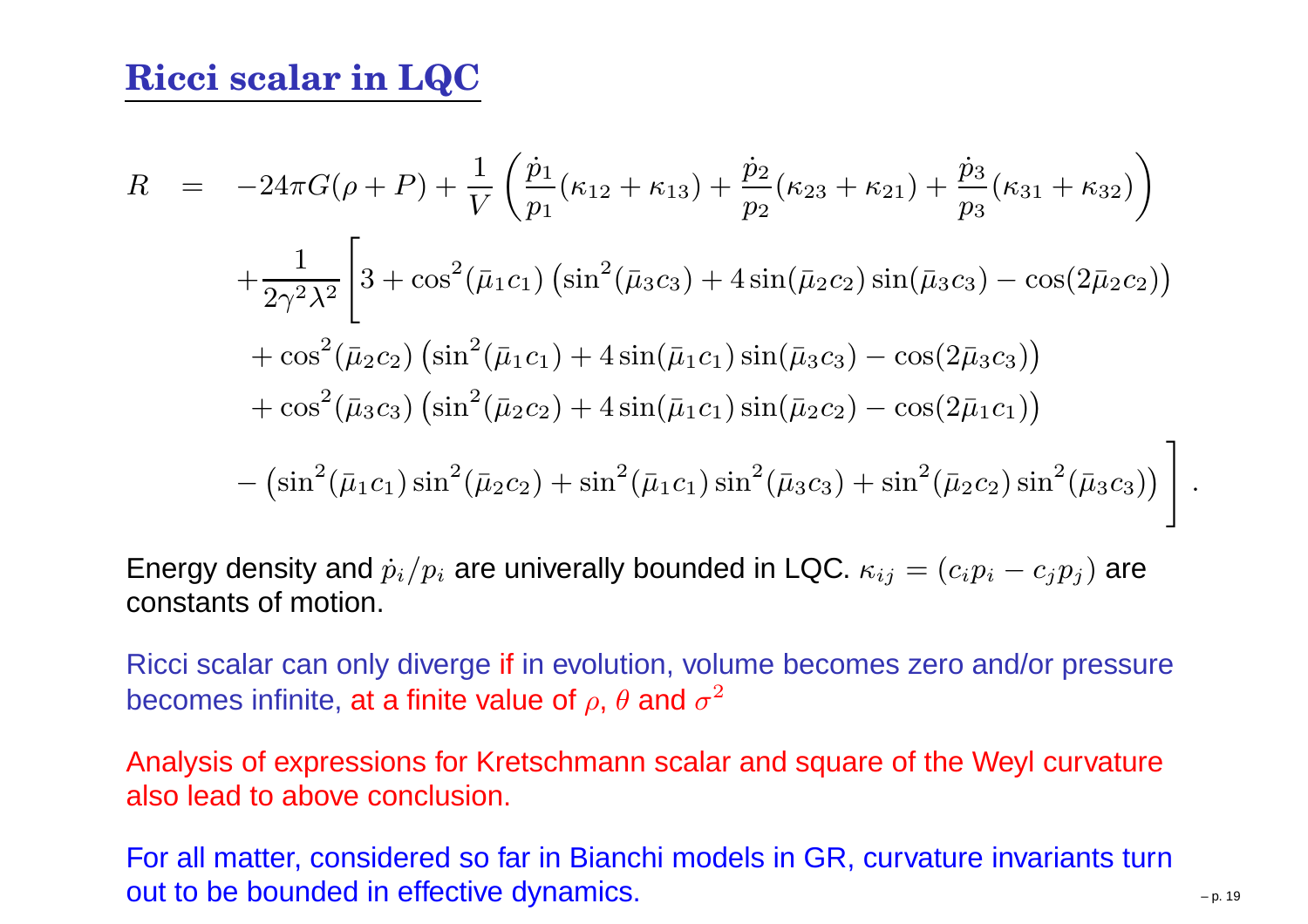# **Geodesics and Strength of singularities**

What is the nature of singularities where curvature invariants diverge in Bianchi-I LQC? Anaylsis of null geodesics and Królak's conditions for strong singularities leads to following conclusions:

- In GR, point-like, barrel, cigar and pancake singularities involve one of the scalefactors to vanish and an associated divergence of directional Hubble rates. InLQC, due to boundedness of  $H_i$ , all these singularities are avoided. The values of the scale factors at which geodesic evolution breaks down in GR are excluded from the effective spacetime of LQC.
- All known types of strong singularities of the classical theory in Bianchi-I model are generically resolved.
- Curvature invariant diverging events due to infinite pressure at finite values of scale factors: Geodesic equations are well behaved. Divergence occurs only in $\ddot{a}_{i}/a_{i}$  terms. Integrals in Królak's conditions are finite. These are generalizations of (sudden) weak singularities in isotropic LQC.
- Curvature invariant diverging events due to vanishing volume: If in an evolution, curvature invariants diverge at a finite value of  $\rho, \theta$  and  $\sigma$  affine parameter and <sup>a</sup> vanishing volume, then geodesic equations in effective $^2$  at a finite value of the spacetime break down. Strength of singularity depends on details of such <sup>a</sup> 'solution.' There is no known solution satisfying these properties in Bianchi models.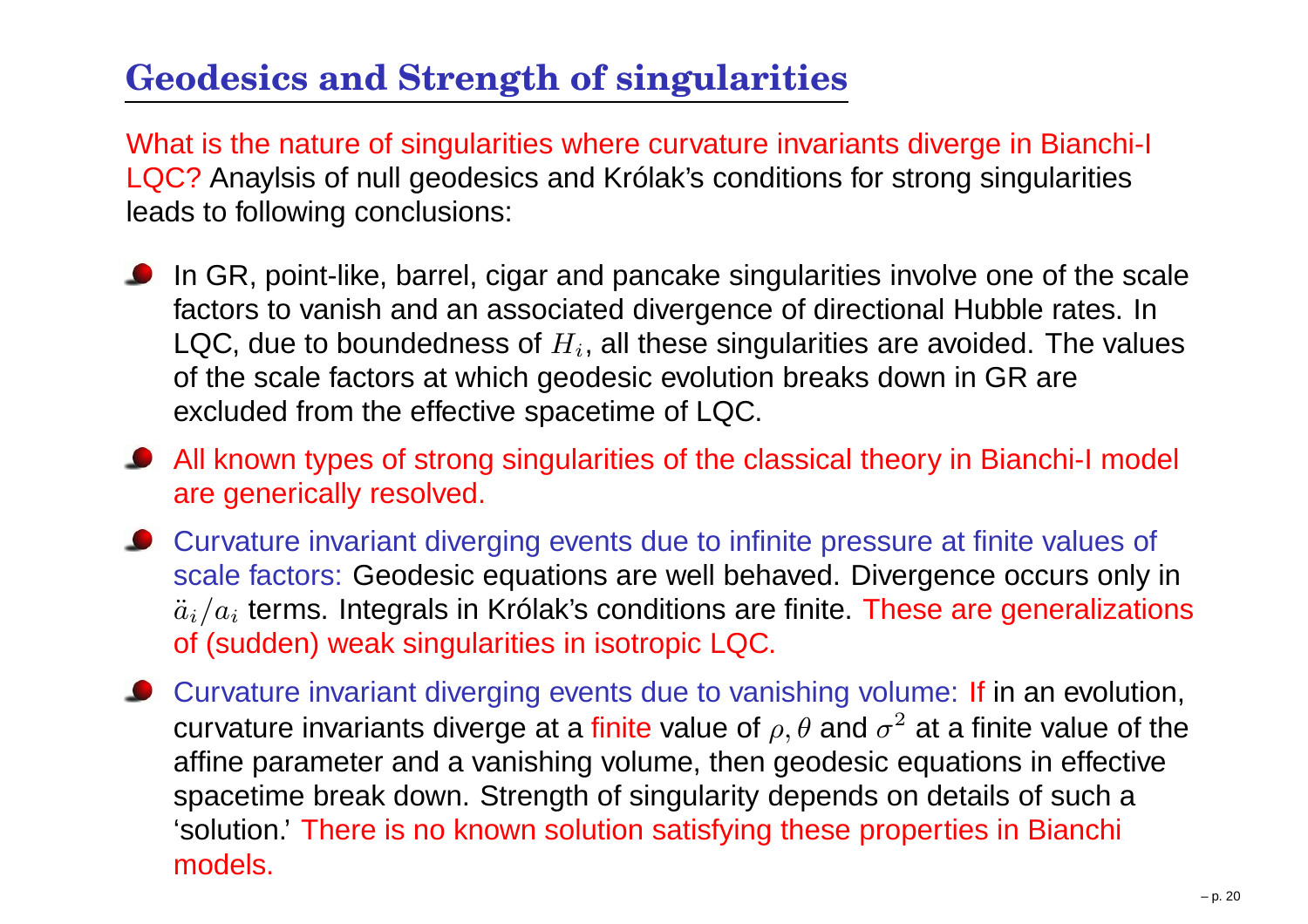# **Fate of singularities: physical examples**

For a perfect fluid with a constant equation of state  $w > -1$   $(w = P/\rho),$  boundedness of energy density implies that physical volume never becomes smaller than  $V_{\rm min}$ :

$$
V_{\min} = \left(\frac{8\pi G\gamma^2\lambda^2C}{3}\right)^{\frac{1}{1+w}}
$$

where  $C$  is a constant determined by intial conditions.<br>Farauch a matter For such <sup>a</sup> matter,

- Geodesic evolution never breaks down. In contrast, in GR, for perfect fluid with  $w > 1, \, {\tt geodesics}$  are incomplete.
- **O** Tipler and Królak's conditions are never satisfied. Recall that in GR, such a perfect fluid always leads to <sup>a</sup> strong singularity.

Exotic matter: If we assume that as in the isotropic models, for an exotic choice of equation of state, big rip, sudden and big freeze singularities exist in classical Bianchi-I model. Then, for such <sup>a</sup> matter model,

- As in isotropic LQC, no generalized big rip or big freeze singularities occur in Bianchi-I LQC.
- Generalized sudden singularities can occur in Bianchi-I LQC, as in isotropic models. However, these are harmless. Geodesics can be extended beyondthem and their strength is weak.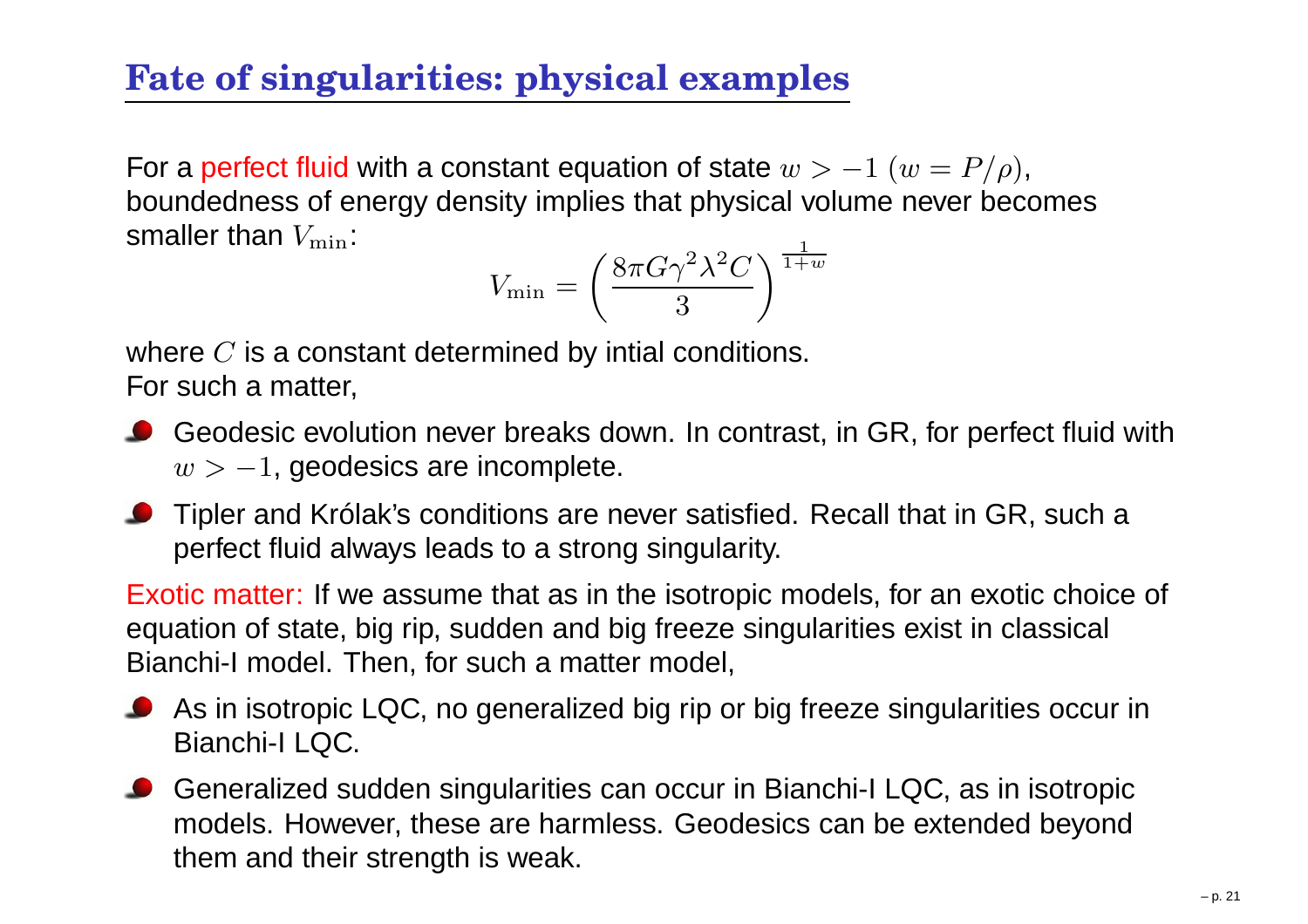Bounds on  $\rho$ ,  $\theta$  and  $\sigma^2$  in Bianchi-II and Bianchi-IX models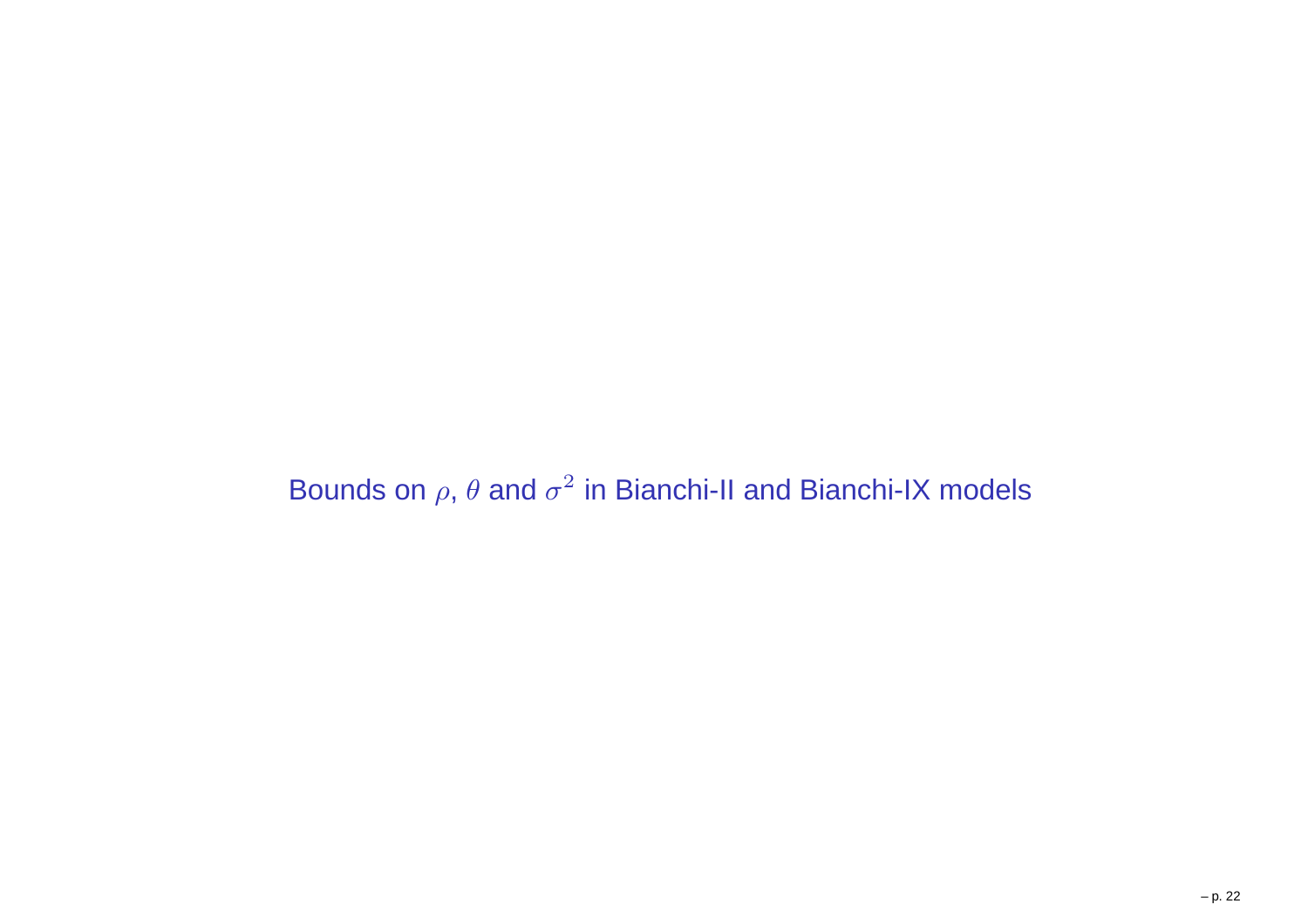## **Bianchi-II model**

Important subtleties in quantization in comparison to the Bianchi-I model (Ashtekar, Wilson-Ewing (10)). Physical implications: general features with arbitrary matter(Gupt, PS (11)); massless scalar (Corichi, Montoya (12)) Effective Hamiltonian:

$$
\mathcal{H}_{\text{eff}} = -\frac{p_1 p_2 p_3}{8\pi G \gamma^2 \lambda^2} \left[ \sin \left( \bar{\mu}_1 c_1 \right) \sin \left( \bar{\mu}_2 c_2 \right) + \text{cyclic terms} \right] \n- \frac{1}{8\pi G \gamma^2 \lambda^2} \left[ \frac{\alpha}{\lambda} \frac{(p_2 p_3)^{3/2}}{\sqrt{p_1}} \sin \left( \bar{\mu}_1 c_1 \right) - \frac{(1 + \gamma^2)}{4} \left( \frac{p_2 p_3}{p_1} \right)^2 \right] + \mathcal{H}_{\text{matt}}
$$

Properties of energy density:

$$
\rho = \frac{1}{8\pi G \gamma^2 \lambda^2} \left[ \sin \left( \bar{\mu}_1 c_1 \right) \sin \left( \bar{\mu}_2 c_2 \right) + \text{cyclic terms} \right] + \frac{1}{8\pi G \gamma^2} \left[ \frac{x}{\lambda} \sin \left( \bar{\mu}_1 c_1 \right) - \frac{(1+\gamma^2)x^2}{4} \right]
$$

where  $x = \alpha \sqrt{\frac{p_2 p_3}{p_1^3}}$  . Energy density has a global maximum:  $\rho \leq \rho_{\rm max} \approx 0.54 \rho_{\rm Pl}.$ 

If one assumes the validity of effective dynamics till arbitrary small values of triads, then energy density can take arbitrarily large negative values. This is also under the assumption that solutions probing arbitrarily small triads exist. In practice such solutions have not been found.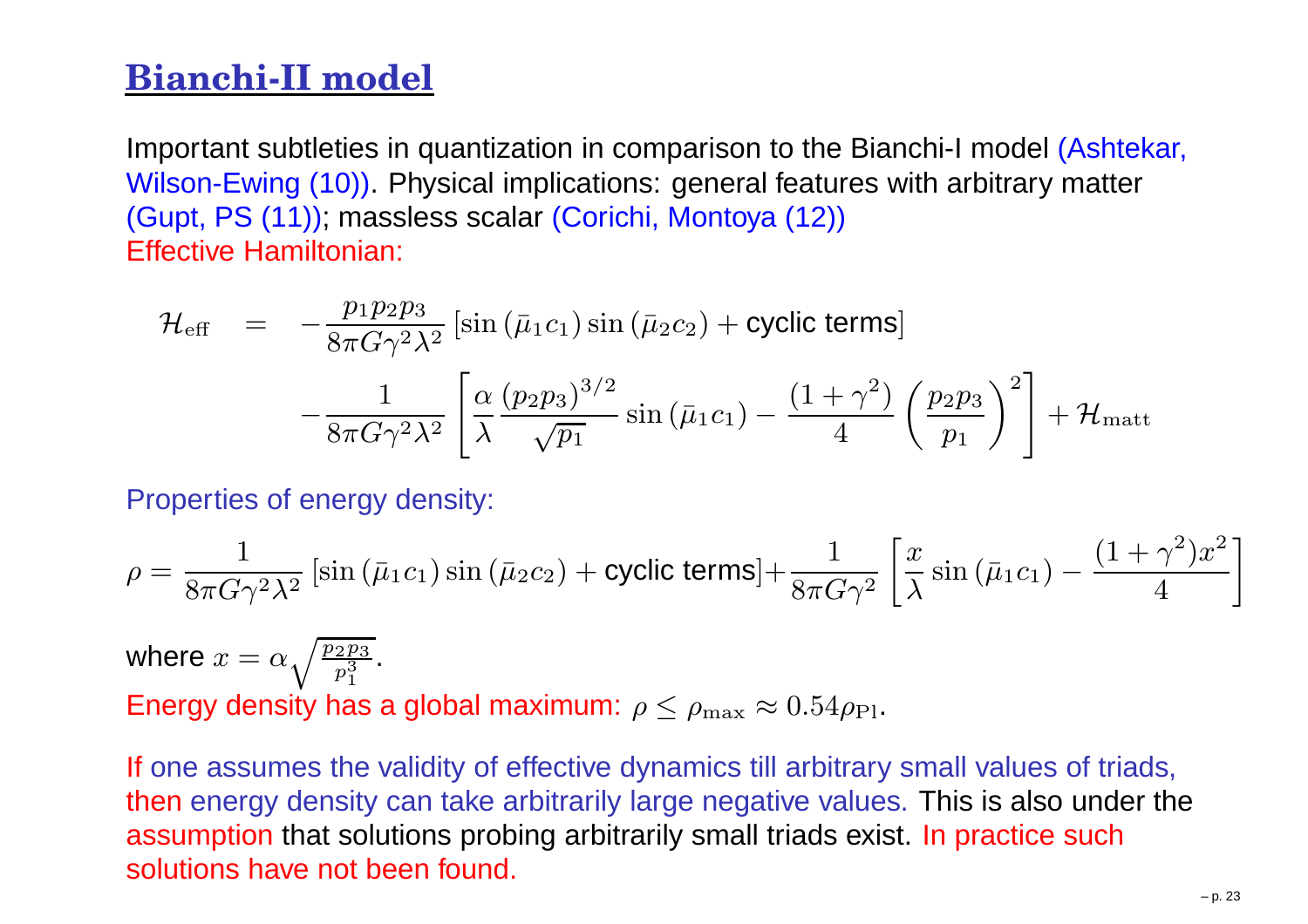Behavior of energy density in Bianchi-II model provides insights for the first time on the role of energy conditions in LQC. Recall, that in GR, energy conditions are used to eliminate potentially unphysical solutions. So far, we did not put any restriction on the matter to be physical in effective theory. As in GR, one can assume the validityof weak energy condition (WEC), which restricts the choice of matter.

#### Expansion scalar:

$$
\theta = \frac{1}{2\gamma\lambda} \left( \sin(\bar{\mu}_1 c_1 + \bar{\mu}_2 c_2) + \sin(\bar{\mu}_2 c_2 + \bar{\mu}_3 c_3) + \sin(\bar{\mu}_3 c_3 + \bar{\mu}_1 c_1) + \lambda x \cos(\bar{\mu}_1 c_1) \right)
$$

**If** solutions exist such that  $x \to \infty$  in effective dynamics, then expansion scalar can<br>grow without bound. However, for all matter satisfying WFC, the maximum allowed grow without bound. However, for all matter satisfying WEC, the maximum allowedvalue of  $\theta$  is:

$$
\theta_{\rm max} \approx \frac{6.05}{2\gamma\lambda} \approx \frac{5.60}{l_{\rm Pl}}
$$

#### Shear scalar:

Has similar dependence on  $x$  as the expansion scalar. For matter satisfying WEC,

$$
\sigma_{\rm II\ max}^2 \approx \frac{57.58}{3\gamma^2\lambda^2} \approx \frac{65.82}{l_{\rm Pl}^2}
$$

In Bianchi-II model, energy conditions play an important role on the values of upperbounds of expansion and shear scalars. Only when the energy density is unbounded below, the expansion and shear scalars are unbounded. For all othermatter,  $\theta$  and  $\sigma$  $2$  are bounded.  $\overline{a}$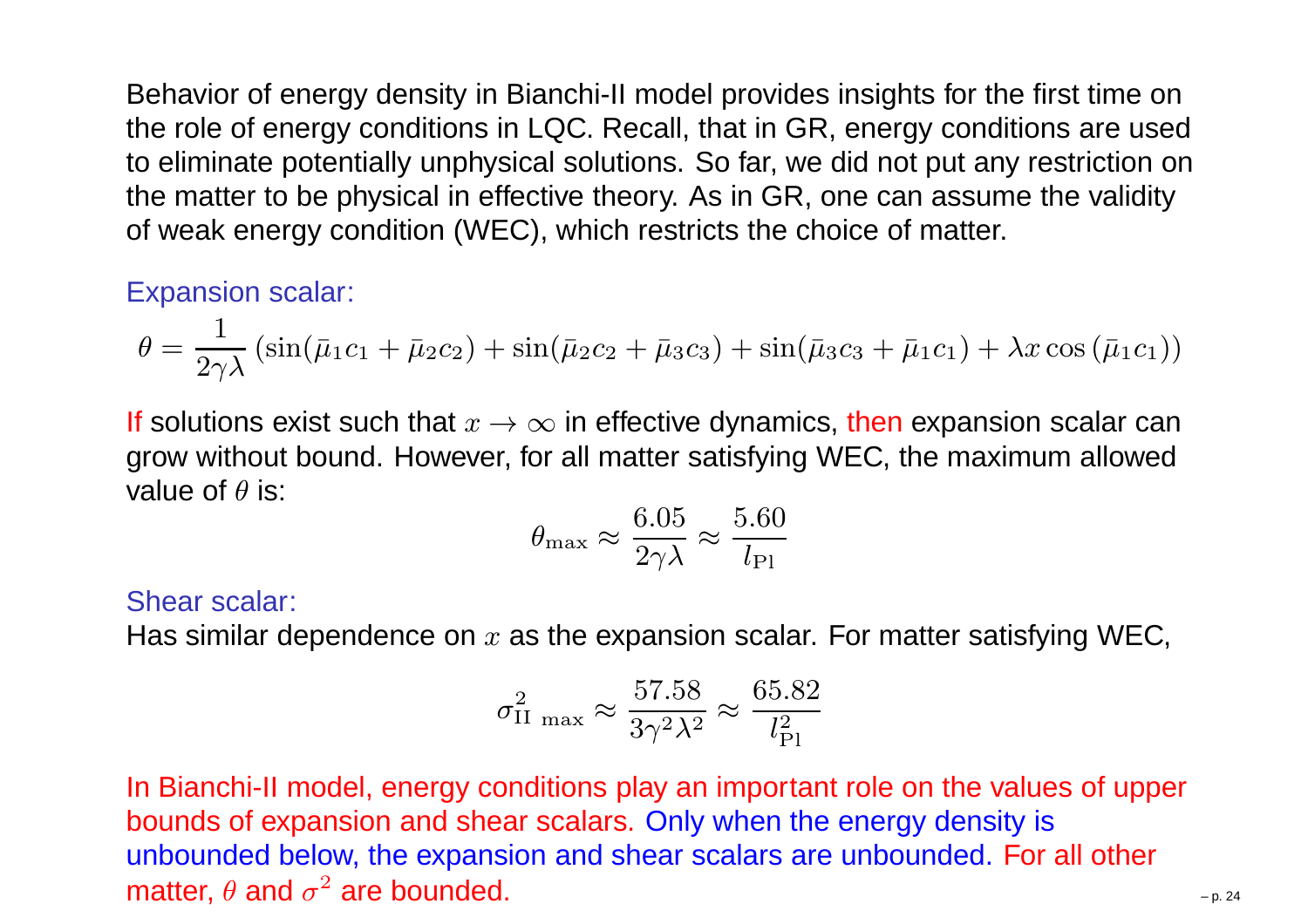### **Bianchi-IX model**

Quantization: Wilson-Ewing (10)Some details of physics: PS, Gupt (11)

The topology of the manifold is spatially compact  $S<sup>3</sup>$ . Fiducial volume  $V_o =: \ell_o^3 = 16 \pi^2.$  Inverse scale factor effects, a la Thiemann (98) play an important role.

Effective Hamiltonian:

$$
\mathcal{H}_{\text{eff}} = -\frac{p_1 p_2 p_3}{8\pi G \gamma^2 \lambda^2} \left[ \sin \left( \bar{\mu}_1 c_1 \right) \sin \left( \bar{\mu}_2 c_2 \right) + \text{cyclic terms} \right] \n- \frac{\varepsilon \ell_o}{8\pi G \gamma^2 \lambda} \left[ \left( p_1 p_2 \right)^{3/2} f(p_3) \sin \bar{\mu}_3 c_3 + \left( p_2 p_3 \right)^{3/2} f(p_1) \sin \left( \bar{\mu}_1 c_1 \right) + \left( p_3 p_1 \right)^{3/2} f(p_2) \sin \left( \bar{\mu}_2 \right) \right] \n- \frac{\ell_o^2 (1 + \gamma^2)}{32\pi G \gamma^2} \left[ 2(p_1^2 + p_2^2 + p_3^2) - (p_1 p_2)^2 f(p_3)^4 - (p_2 p_3)^2 f(p_1)^4 - (p_3 p_1)^2 f(p_2)^4 \right] + \mathcal{H}_{\text{m}}
$$

Analysis of energy density reveals that if the approach to the singularity is isotropic, then there exists a universal maximum:  $\rho_{\rm max} \approx 11.74 \rho_{\rm Pl}$ .<br>For opisatrapia approach to singularity, a is finite, avecant

For anisotropic approach to singularity,  $\rho$  is finite, except for an isolated case where two of the triads vanish and the third diverges. If effective dynamics is true even when triads vanish and such an isolated solution exists, then energy density in principle can be unbounded. In practice,  $\rho$  does not saturate the bound.  $\hskip1cm \Box$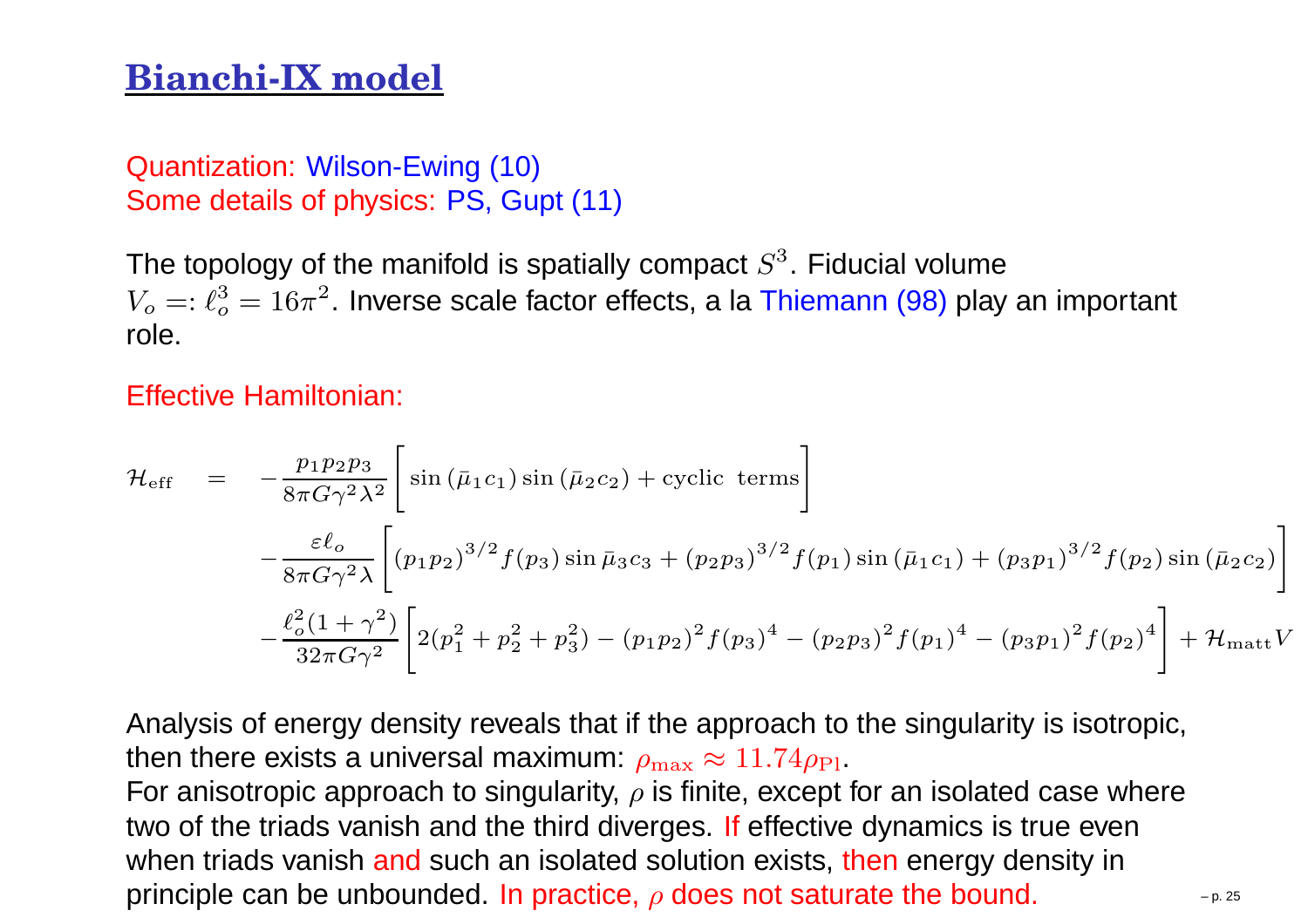Expansion scalar: For the isotropic approach to singularity, expansion scalar has <sup>a</sup>global maxima

$$
\theta_{\rm max} \approx \frac{47.72}{2\gamma\lambda} \approx \frac{44.18}{l_{\rm Pl}}
$$

For anisotropic approach to singularity, expansion scalar is finite except for anisolated case (same as in the case of the energy density).

Shear scalar: Global maximum occurs for isotropic approach to the singularity.

$$
\sigma_{\text{IX}_{\text{max}}}^2 \approx \frac{2165.91}{3\gamma^2 \lambda^2} \approx \frac{2476.04}{l_{\text{Pl}}^2}
$$

If the approach to singularity is anisotropic, then above maximum can be violated. If an isolated case of one triad vanishing and two diverging in <sup>a</sup> physical evolution exists in the effective dynamics, <mark>then</mark> the shear scalar is unbounded.

Role of the choice of lapse: (Gupt, PS (12)) Unlike any other quantization in LQC, the choice of lapse affects the bounds on  $\rho$ ,  $\theta$  and  $\sigma^2$ . For  $N=1$ ,

$$
\rho_{\text{IX max}} \approx 11.68 \rho_{\text{Pl}}, \quad \theta_{\text{max}} \approx \frac{46.14}{2\gamma \lambda} \approx \frac{42.73}{l_{\text{Pl}}}, \quad \sigma_{\text{max}}^2 \approx \frac{1723.65}{3\gamma^2 \lambda^2} \approx \frac{1969.63}{l_{\text{Pl}}^2}
$$

This dependence is tied to the important role played by inverse triad corrections inthe Bianchi-IX model.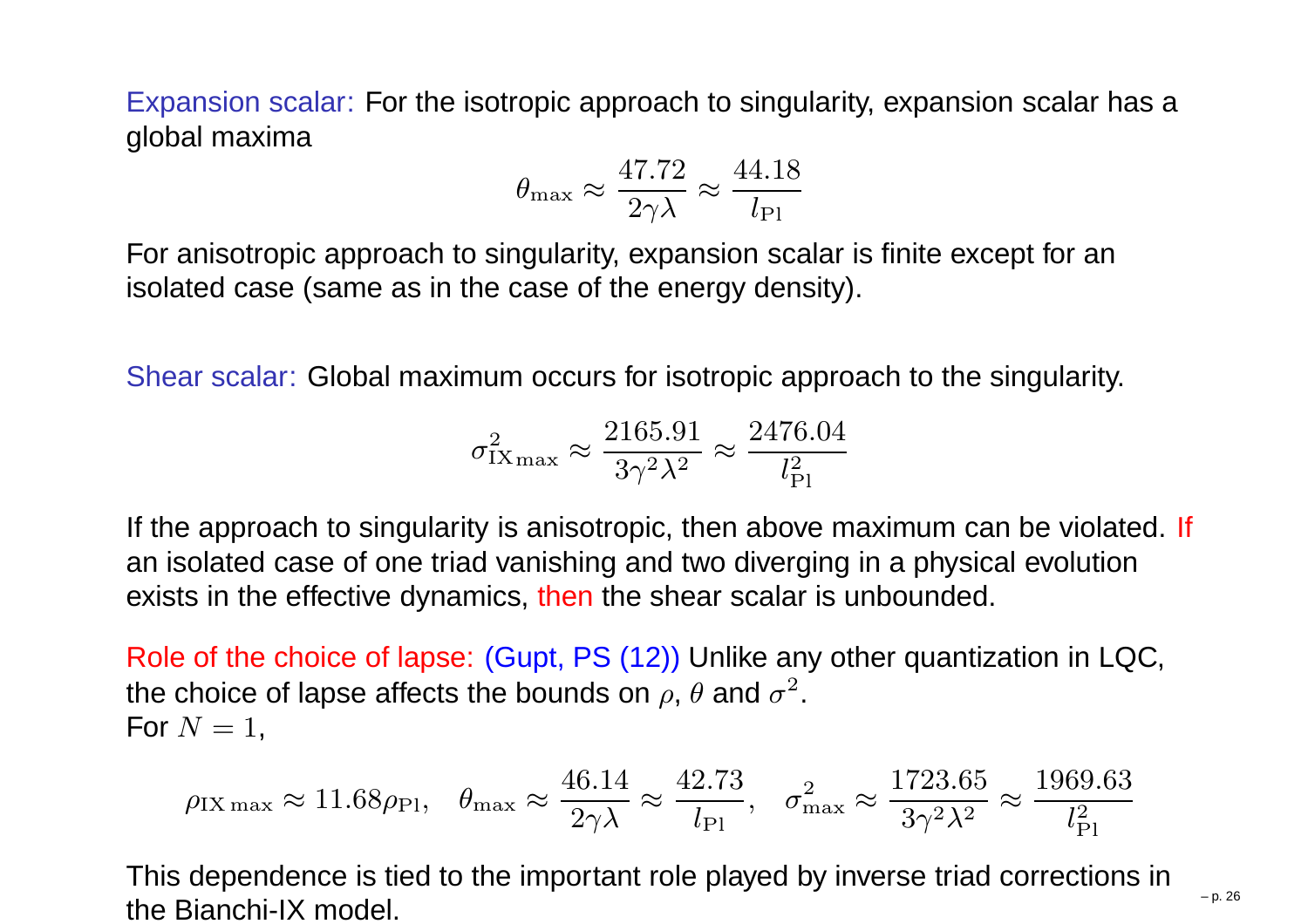Massive scalar field in Bianchi models(Upcoming work with B. Gupt)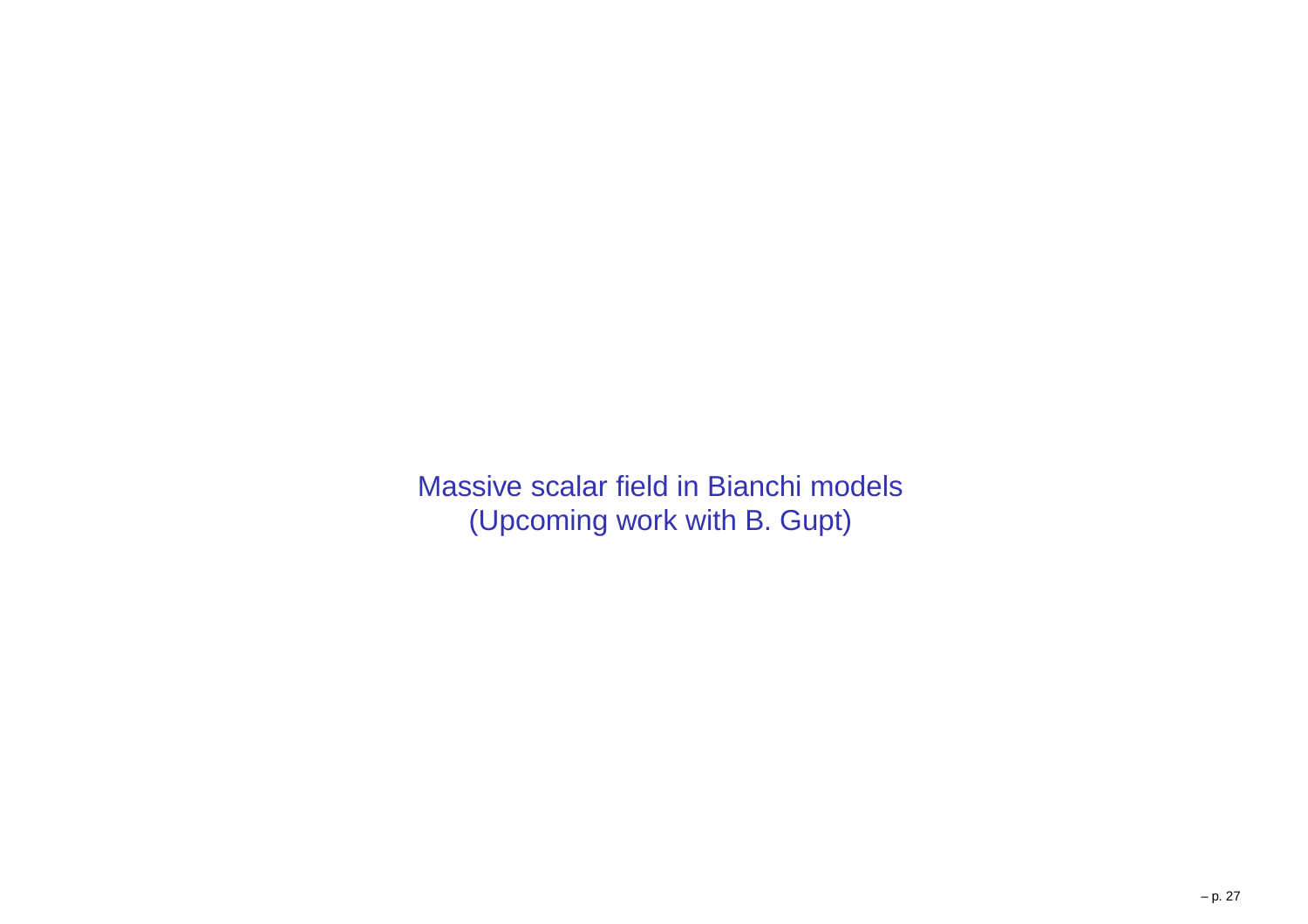### **Massive scalar field in Bianchi-I model**

Examples of (non-inflationary) solutions for  $\phi^2$  potential. (Gupt, PS (12))



#### 'Cigar' to 'pancake' transition in Planck regime



Energy density and shear scalar are not saturated by their maximum values.  $\mathbb{Z}_{p, 28}$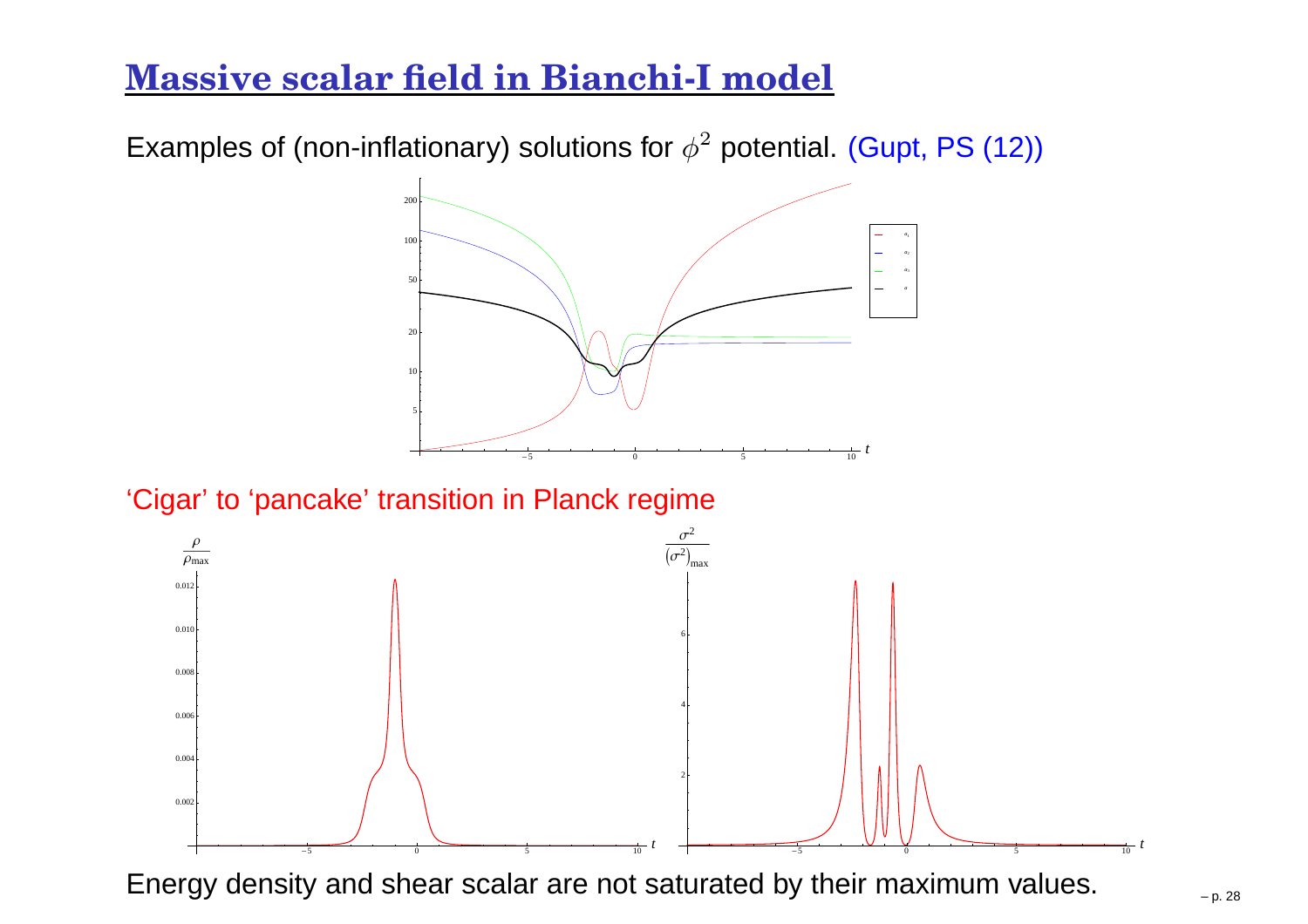#### **Massive scalar field in Bianchi-II model**

#### (Gupt, PS (12))

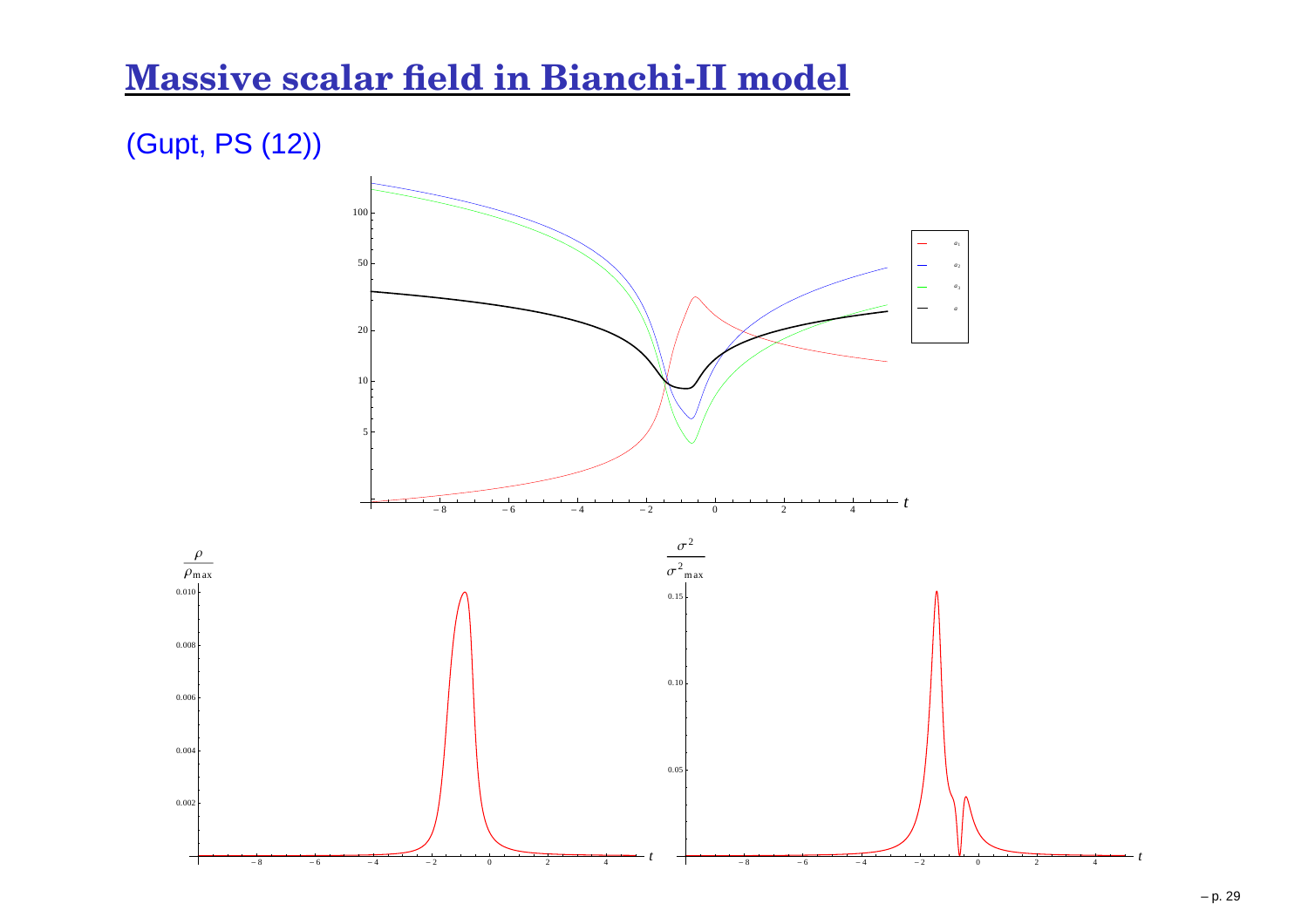#### **Massive scalar field in Bianchi-IX model**

Behavior of scale factors: <sup>a</sup> cyclic universe (Gupt, PS (12))

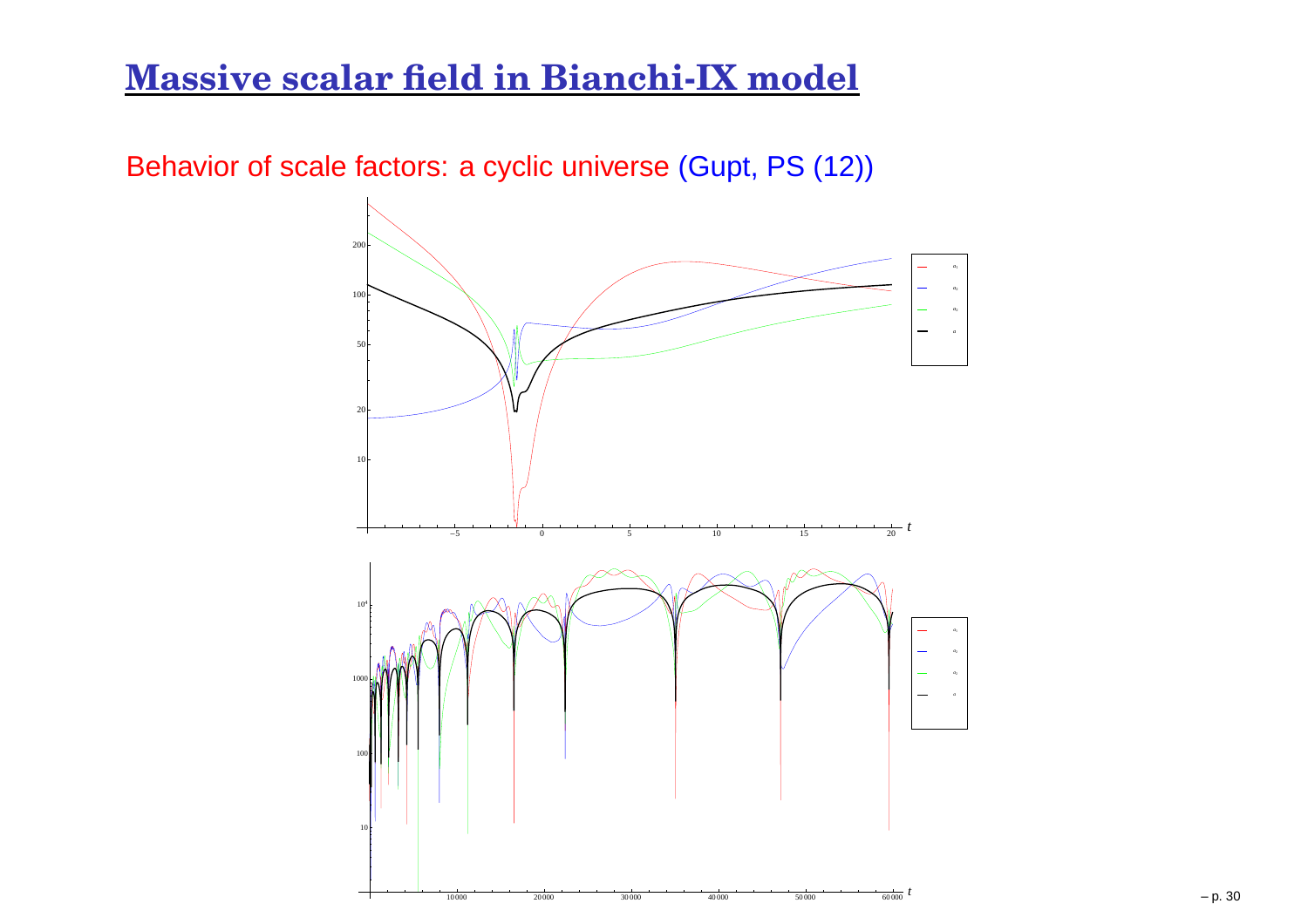### **Massive scalar field in Bianchi-IX model**





Note that in this case the approach to singularity is highly anisotropic. Even then energy density and shear are bounded below the values corresponding to those forthe isotropic approach to singularities.